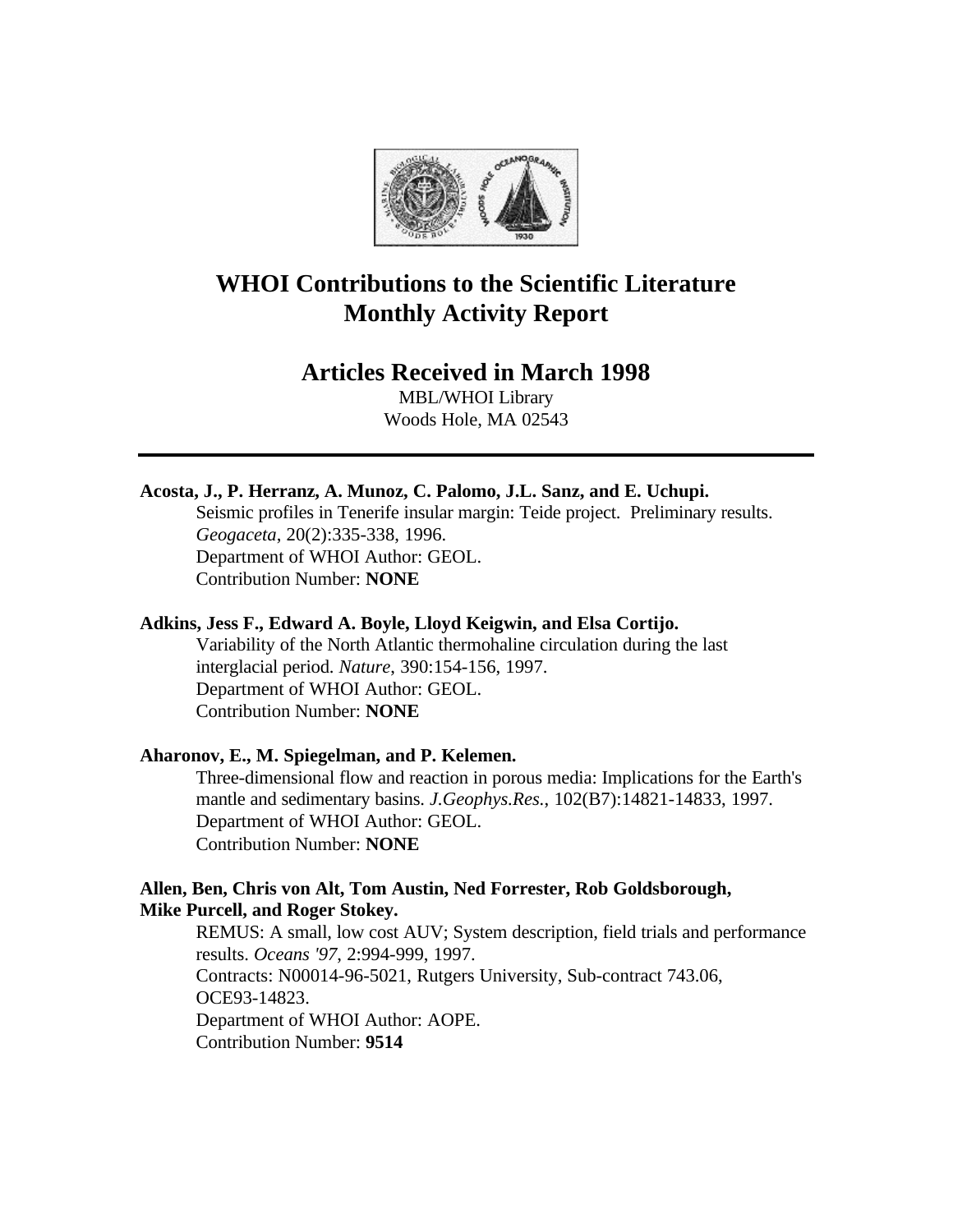### **Arnason, J.G., D.K. Bird, S. Bernstein, and P.B. Kelemen.**

Gold and platinum-group element mineralization in the Kruuse Fjord gabbro complex, East Greenland. *Econ.Geol.*, 92:490501, 1997. Department of WHOI Author: GEOL. Contribution Number: **NONE**

### **Ashjian, Carin J., Sharon L. Smith, and Peter V.Z. Lane.**

The Northeast Water Polynya during summer 1992: Distribution and aspects of secondary production of copepods. *J.Geophys.Res.*, 100(3):4371-4388, 1995. Contracts: WHOI Postdoctoral Scholar Award. Department of WHOI Author: BIO. Contribution Number: **NONE**

#### **Ashjian, C.J., S. Smith, F. Bignami, T. Hopkins, and P. Lane.**

Distribution of zooplankton in the Northeast Water Polynya during summer 1992. *J.Mar.Syst.*, 10(1-4):279-298, 1997. Department of WHOI Author: BIO. Contribution Number: **NONE**

#### **Aubrey, David G.**

Sea-level changes. *Geotimes*, 41(2):45, 1996. Department of WHOI Author: GEOL. Contribution Number: **NONE**

### **Austin, Thomas C., Roger Stokey, Chris von Alt, Richard Arthur, and Robert Goldsborough.**

"RATS", A relative acoustic tracking system developed for deep ocean navigation. *Oceans '97*, 1:535-540, 1997. Contracts: ONR N00014-95-C-0161. Department of WHOI Author: AOPE. Contribution Number: **9510**

### **Austin, Thomas C., Richard Arthur, Dezhang Chu, and Alan Hinton.**

A sediment imaging system using acoustic tomographic techniques. *Oceans '97*, 2:769-772, 1997. Contracts: ONR N00014-95-1-0408. Department of WHOI Author: AOPE. Contribution Number: **9509**

### **Ayers, J.C., S.K. Dittmer, and G.D. Layne.**

Partitioning of elements between peridotite and  $H_2O$  at 2.0-3.0 Gpa and 900- $1100^{\circ}$ C, and application to models of subduction zone processes. *Earth Planet.Sci.Lett.*, 150(3)part 4:381-398, 1997. Department of WHOI Author: GEOL. Contribution Number: **NONE**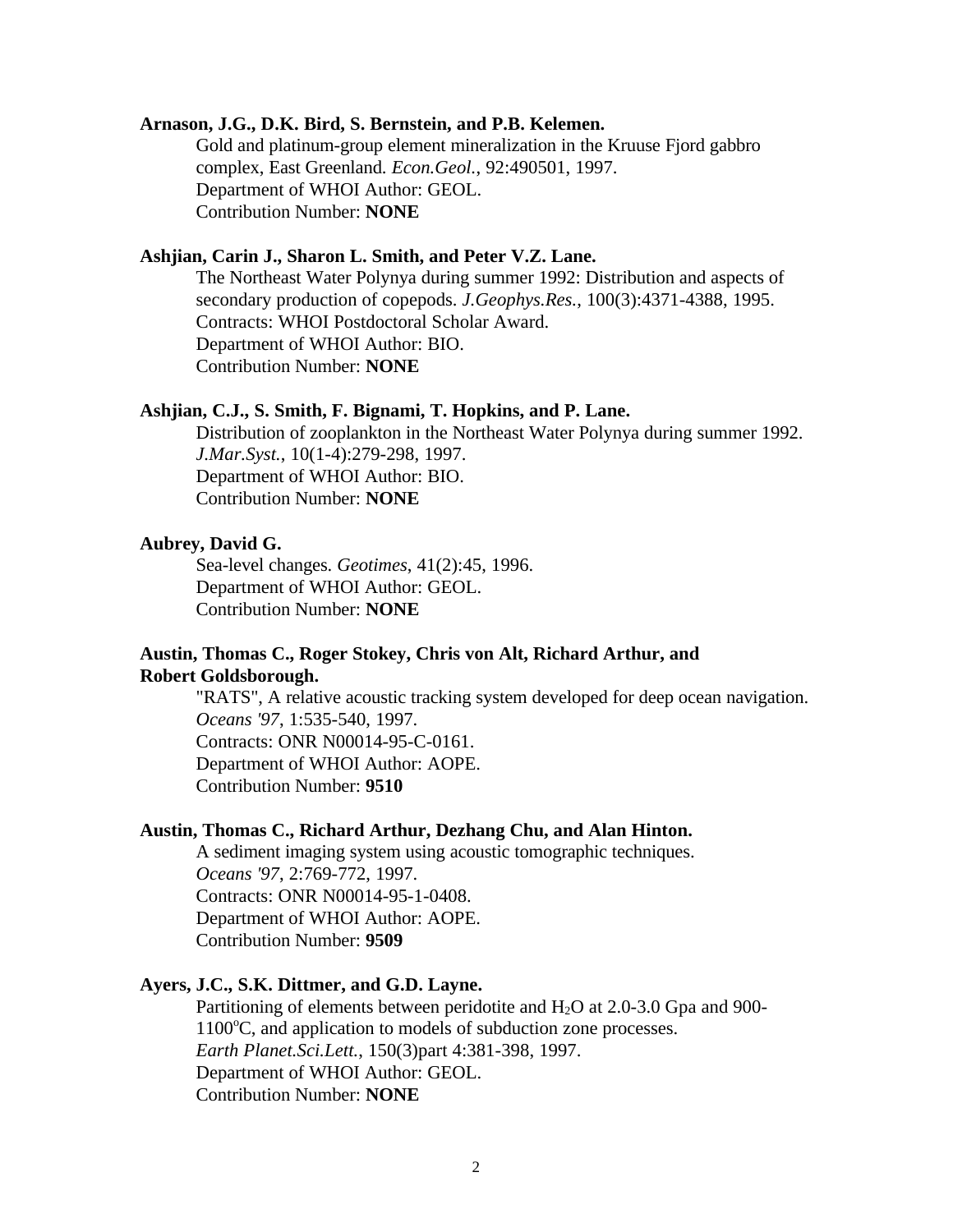#### **Ballard, Robert D. and Rick Archbold.**

*Lost liners* by Robert D. Ballard and Rick Archbold, paintings by Ken Marschall; historical consultation by Eric Sauder. Hyperion, New York, NY, 223 pp., 1997. Department of WHOI Author: AOPE. Contribution Number: **NONE**

#### **Ballard, Robert D., and Spencer Dunmore.**

*Exploring the Lusitania: Probing the mysteries of the sinking that changed history* by Robert D. Ballard and Spencer Dunmore. Warner Book, New York., 227 pp., 1995. Department of WHOI Author: AOPE. Contribution Number: **NONE**

#### **Ballard, Robert D. and Malcolm McConnell.**

*Explorations: My quest for adventure and discovery under the sea* by Robert D. Ballard and Malcolm McConnell. Hyperion, New York, NY, 407 pp., 1995. Department of WHOI Author: AOPE. Contribution Number: **NONE**

### **Barrett, D., M. Grosenbaugh, and M. Triantafyllou.**

The optimal control of a flexible hull robotic undersea vehicle propelled by an oscillating foil. *SNAME Transactions*, 104:81-100, 1996. Department of WHOI Author: AOPE. Contribution Number: **NONE**

### **Beck, J.W., E.R.M. Druffel, and A.P. McNichol.**

In*: <sup>14</sup>C Cycling and the oceans (in tribute to Reldar Nydal).* J.W. Beck, E.R.M. Druffel and A.P. McNichol, eds. *Radiocarbon*, 38(3):643pp., 1996. Department of WHOI Author: GEOL. Contribution Number: **NONE**

### **Benfield, M.C., P.H. Wiebe, T.K. Stanton, C.S. Davis, S.M. Gallager, and C.H. Greene.**

3D mapping of zooplankton distributions in a stratified region of Georges Bank: Results from optical and acoustic sensing. *Int.Counc.Explor.Sea C.M.*, T:50, 1997. Department of WHOI Author: BIO., AOPE. Contribution Number: **NONE**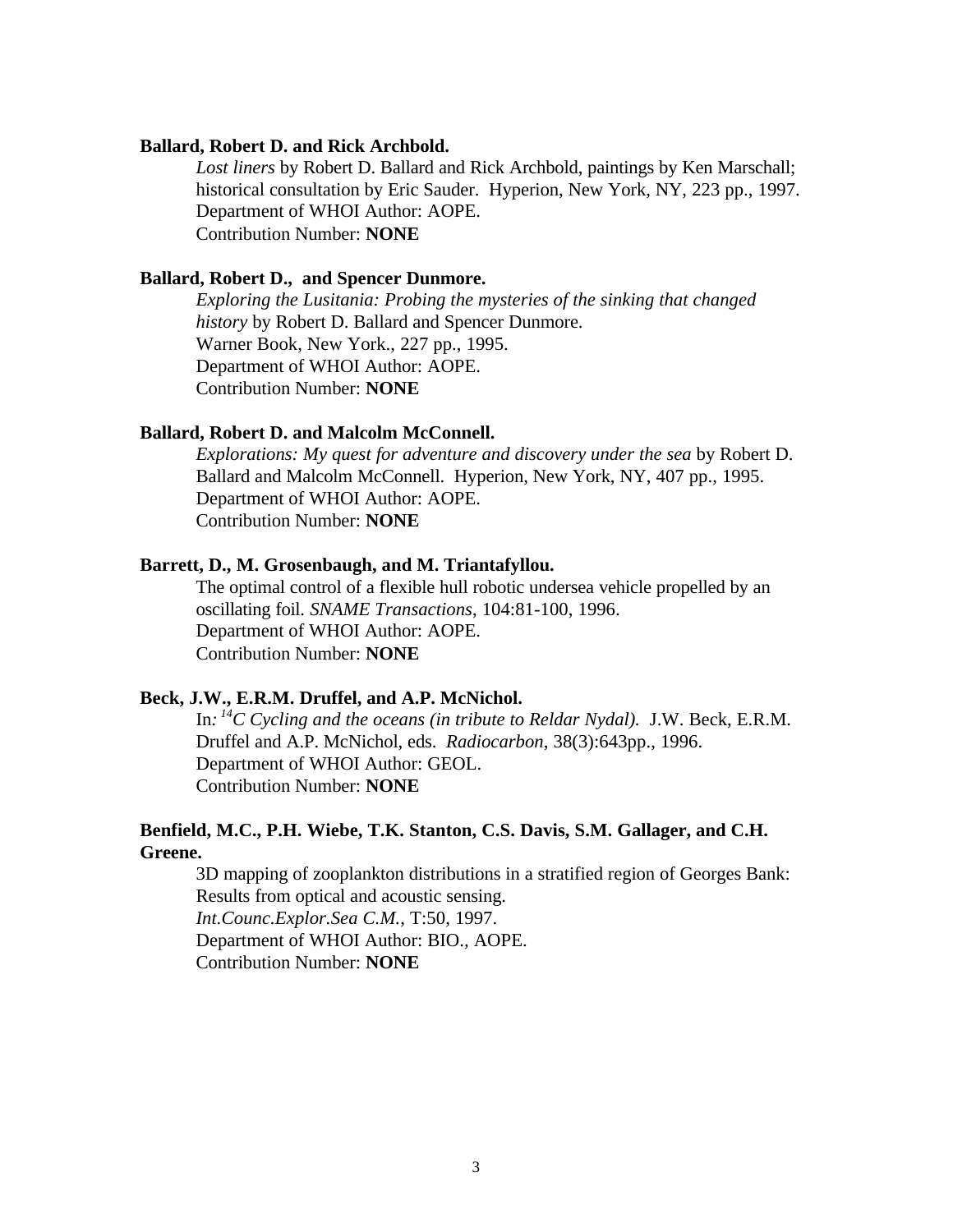### **Bergamaschi, B.A., E. Tsamakis, R.G. Keil, T.I. Eglinton, D.B. Montlucon, and J.I. Hedges.**

The effect of grain size and surface area on organic matter, lignin and carbohydrate concentration and molecular composition in Peru Margin sediments. *Geochim.cosmochim.Acta*, 61(6):1247-1260, 1997. Department of WHOI Author: MCG. Contribution Number: **NONE**

### **Berggren, William A. and Richard D. Norris.**

Biostratigraphy, phylogeny and systematics of Paleocene trochospiral planktic foraminifera. *Micropaleontology*, 43(Suppl 1):105-112, 1997. Contracts: NSF OCE-9115436, NSF EAR-9205002, NSF EAR-9505836. Department of WHOI Author: GEOL. Contribution Number: **9480**

#### **Bickert, T., W.B. Curry, and G. Wefer.**

Late pliocene to holocene (2.6-0 MA) Western Equatorial Atlantic deep-water circulation: Inferences from benthic stable isotopes. *Proc.Ocean Drill.Prog.,Sci.Res.* N.J. Shackleton, W.B. Curry, C. Richter, and T.J.Bralower, eds, Ocean Drilling Program, College Station TX, 154:239-251, 1997. Contracts: OCE91-16303, Deutsche Forschungsgemeinschaft (We 992/18). Department of WHOI Author: GEOL. Contribution Number: **NONE**

# **Bidigare, Robert R., Arnim Fluegge, Katherine H. Freeman, Kristi L. Hanson, John M. Hayes, David Hollander, John P. Jasper, Linda L. King, EdwardA. Laws, Jeffrey Milder, Frank J. Millero, Richard Pancost, Brian N. Popp, Paul A. Steinberg, and Stuart G. Wakeham.**

Consistent fractionation of  $^{13}$ C in nature and in the laboratory: Growth-rate effects in some haptophyte algae. *Global Biogeochem.Sulphur Cycle*, 11(2):279-292, 1997. Department of WHOI Author: GEOL. Contribution Number: **NONE**

### **Blochl, Elisabeth, Rachel Reinhard, Siegfried Burggraf, Doris Hafenbradl, Holger W. Jannasch, and Karl O. Stetter.**

*Pyrolobus fumarius*, gen. and sp. nov. represents a novel group of archaea, extending the upper temperature limit for life to  $113^{\circ}$ C. *Extremophiles*, 1:14-21, 1997. Contracts: NSF OCE92-00458. Department of WHOI Author: BIO. Contribution Number: **9339**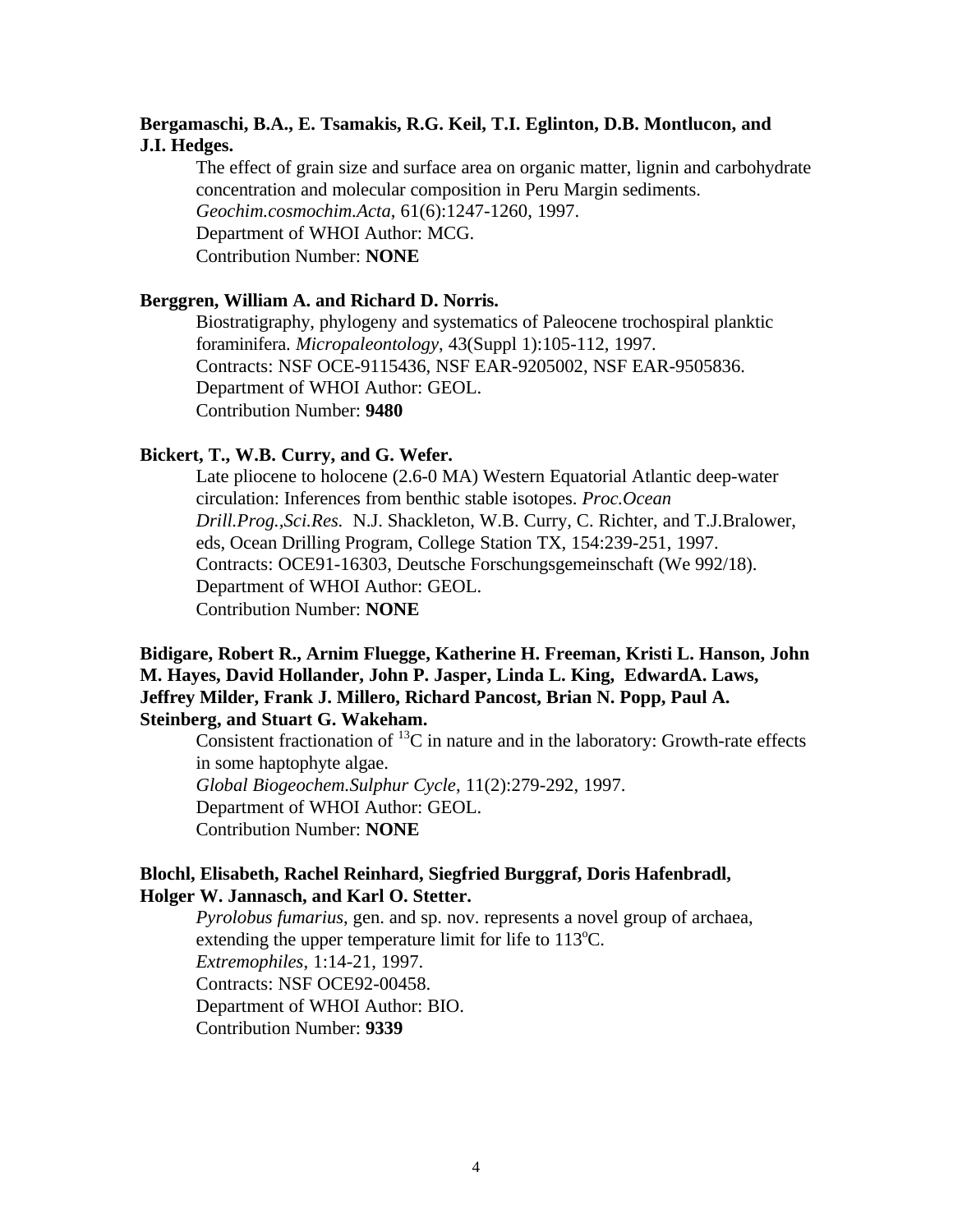#### **Bonneville, Alain and Richard P. Von Herzen.**

Heat flow over Reunion hot spot track: Additional evidence for thermal rejuvenation of oceanic lithosphere. *J.Geophys.Res.*, 102(B10):22731-22747, 1997. Department of WHOI Author: GEOL. Contribution Number: **NONE**

#### **Bowen, M.F. and B. Fletcher.**

High-resolution, wide-area dam inspections by automated ROVs. *Underwater Intervention '95 Conference Proceedings, January 16-18, 1995, Houston, TX*, :144-157, 1995. Department of WHOI Author: AOPE. Contribution Number: **NONE**

#### **Bowen, M.F.**

Telepresence and the *Titanic*: A view from within the maze. *Unmanned Vehicles*, 1(3):18-21, 1996. Department of WHOI Author: AOPE. Contribution Number: **NONE**

### **Bradley, C.R., R.A. Stephen, L.M. Dorman, and J.A. Orcutt.**

Very low frequency (0.2-10.0 Hz) seismoacoustic noise below the seafloor. *J.Geophys.Res.*, 102(B2):11703-11718, 1997. Department of WHOI Author: GEOL. Contribution Number: **NONE**

#### **Brewer, Peter G., Catherine Goyet, jand Gernot Friederich.**

Direct observation of the oceanic  $CO<sub>2</sub>$  increase revisited. *Natl.Acad.Sci.*, 94:8308-8313, 1997. Department of WHOI Author: MCG. Contribution Number: **NONE**

#### **Brink, K.H.**

Time dependent motions and the nonlinear bottom Ekman layer. *J.Mar.Res.*, 55:613-631, 1997. Department of WHOI Author: PO. Contribution Number: **NONE**

#### **Byrine, R.H. and E.R. Sholkovitz.**

Marine chemistry and geochemistry of the lanthanides. *Handbook on the Physics and Chemistry of the Rare Earths.* K.A. Gschneidner, Jr.and L. Eyring, eds. Elsevier Science B.V., 23:497-593, 1996. Department of WHOI Author: MCG. Contribution Number: **NONE**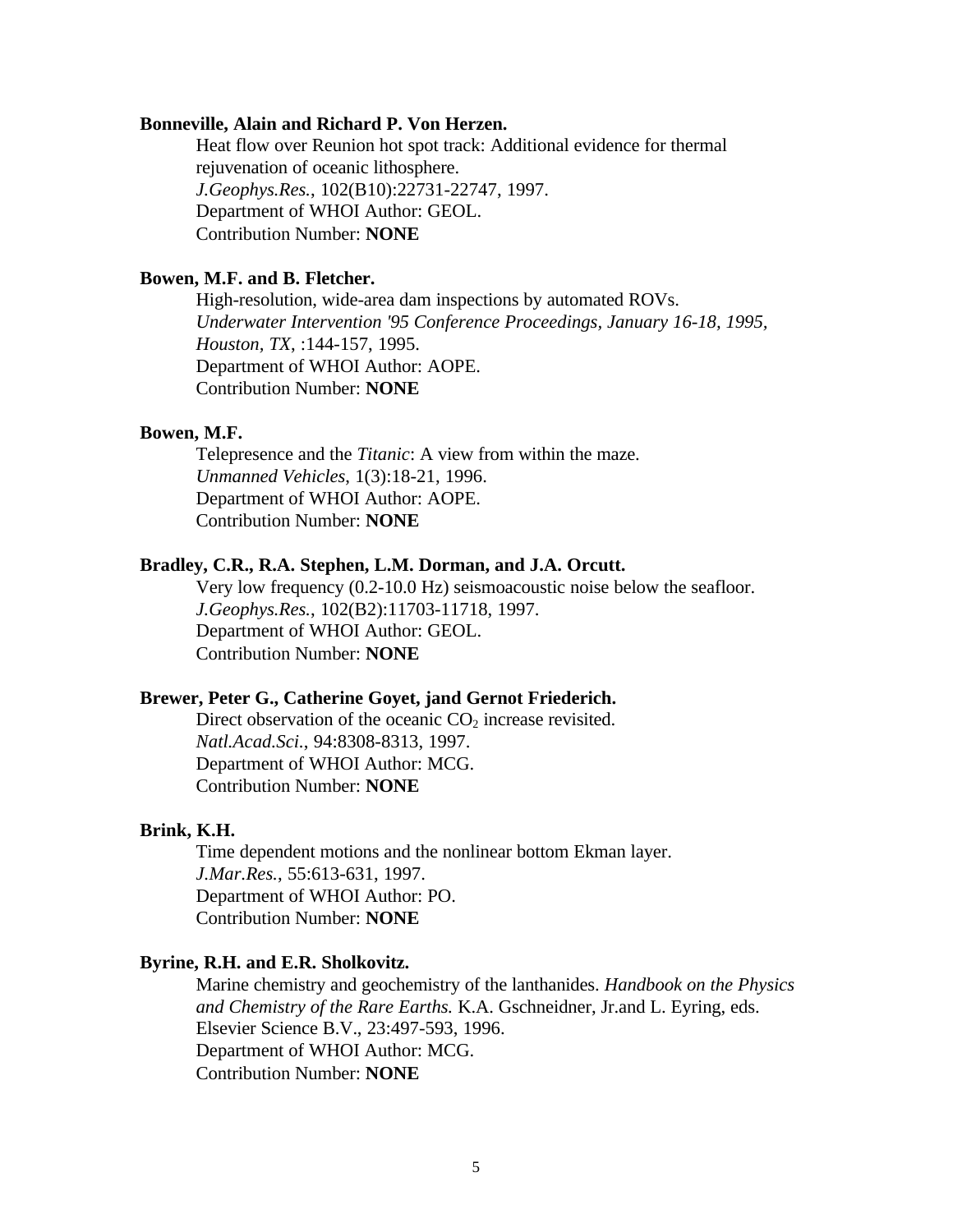### **Cann, J.R., D.K. Blackman, D.K. Smith, E. McAllister, B. Janssen, S. Mello, E. Avgerinos, A.R. Pascoe, and J. Escarin.**

Corrugated slip surfaces formed at ridge-transform intersections on the Mid-Atlantic Ridge. *Nature*, 385:329-332, 1997. Department of WHOI Author: GEOL. Contribution Number: **NONE**

#### **Capuzzo, Judith McDowell.**

Biological effects of contaminants on shellfish populations in coastal habitats: A case history of New Bedford, Massachusetts. In: *The Northeast Shelf Ecosystem: Assessment, Sustainabiity, and Management.* Kenneth Sherman, Norbert A. Jaworski, and Theodore J. Smayda, eds. Blackwell Science, Inc., Cambridge, MA, 457-466, 1996. Contracts: NOAA Sea Grant NA87-AA-0-OM093, NOAA Sea Grant NA86-AA-D-S6090. Department of WHOI Author: BIO. Contribution Number: **8244**

#### **Chapman, N.R., L. Jasche, M.A. McDonald, H. Schmidt, and M. Johnson.**

Matched field geoacoustic tomography experiments using light bulb sound sources in the Haro Strait sea trial. *Oceans '97*, 2:763-768, 1997. Department of WHOI Author: AOPE. Contribution Number: **NONE**

#### **Chayes, Dale, Andrew Maffei, and Gregory Myers.**

Seanet Lite: On demand internet connectivity at sea. *Oceans '97*, 1:45-50, 1997. Contracts: NSF OCE95-09870, JOI JSC 2-94. Department of WHOI Author: ADMIN. Contribution Number: **9516**

### **Clough, L.M., W.G. Ambrose, Jr., C.J. Ashjian, D. Piepenburg, P.E. Renaud, and S.L. Smith.**

Meroplankton in the Northeast Water Polynya: Insights from oceanographic parameters and benthic abundance patterns. *J.Mar.Syst.*, 10(1-4):343-357, 1997. Department of WHOI Author: BIO. Contribution Number: **NONE**

#### **Cohen, A. and T. Crago.**

*Two If By Sea Newsletter. A. Cohen and T. Crago, eds.* N.O.A.A. Sea Grant Program. Woods Hole, MA, 1998. Department of WHOI Author: GEOL., ADMIN. Contribution Number: **NONE**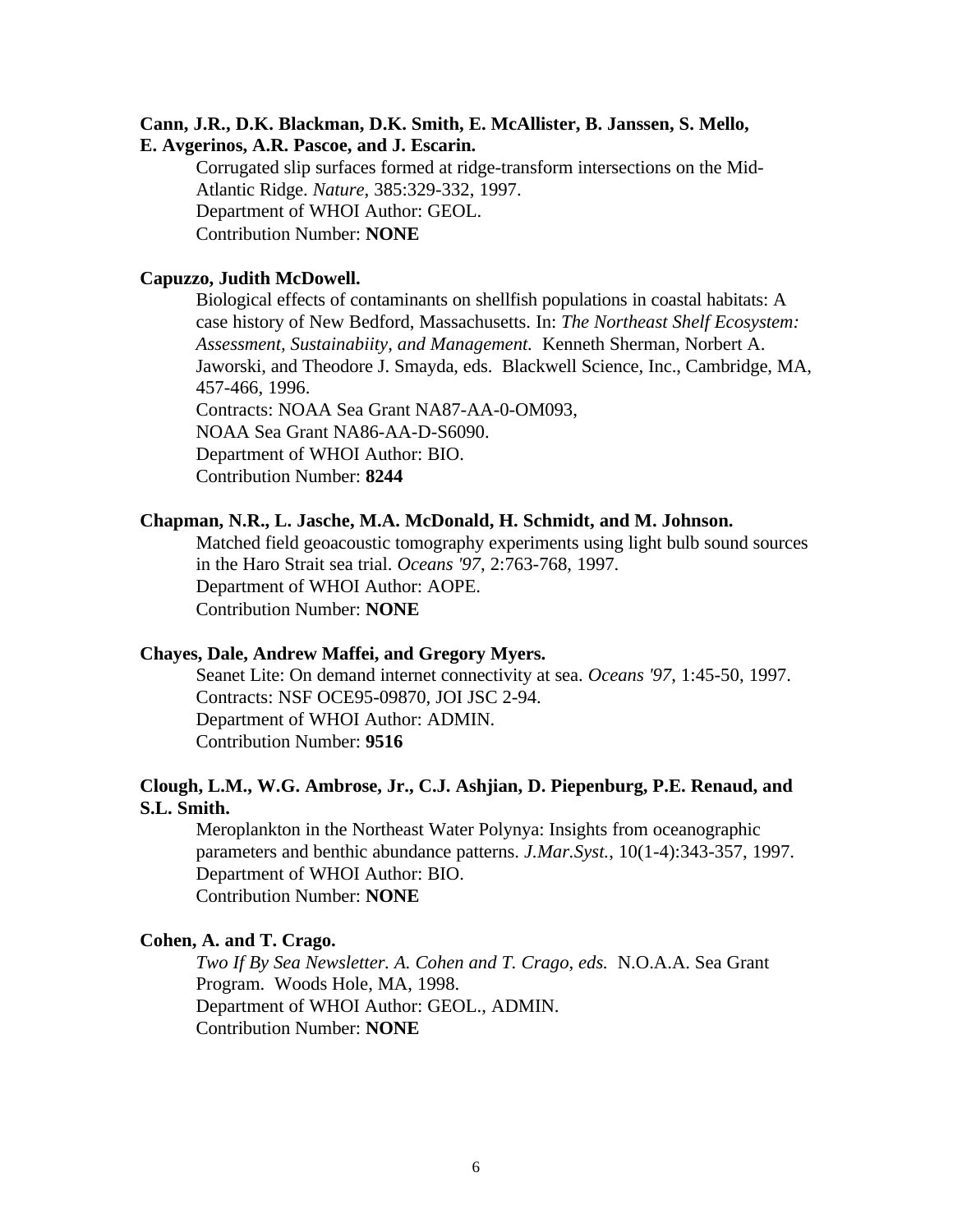#### **Cohen, A.L. and S.R. Hart.**

The effect of colony topography on climate signals in coral skeleton. *Geochim.Cosmochim.Acta*, 61(18):3905-3912, 1997. Department of WHOI Author: GEOL. Contribution Number: **NONE**

### **Crago, T.I.,**

Catch as catch can: Cracking down on the illegal harvesting of berried lobsters. *Nor'easter*, 8(2):8-11, 1996. Department of WHOI Author: ADMIN. Contribution Number: **NONE**

### **Crago, T.I.**

Tips on preparing a scientific research paper. *Sea Grant Program*, :1-15, 1998. Contracts: NOAA Grant No. NA46RG0470 on Sea Grant No. A/S-14. Department of WHOI Author: ADMIN. Contribution Number: **NONE**

### **Cullen, James L. and W.B. Curry.**

Variations in planktonic foraminifer faunas and carbonate preservation at Site 927: Evidence for changing surface water conditions in the Western Tropical Atlantic ocean during the middle pleistocene. *Proc.Ocean Drill.Prog.,Sci.Res.,* 154:207-228, 1997. Contracts: USSAC-JOI Grant. Department of WHOI Author: GEOL. Contribution Number: **NONE**

#### **Curry, Ruth G., Michael S. McCartney, and Terrence M. Joyce.**

Oceanic transport of subpolar climate signals to mid-depth subtropical waters. *Nature*, 391:575-577, 1998. Contracts: NOAA NA36GP0137. Department of WHOI Author: PO. Contribution Number: **9449**

### **Curry, W.B. and J.L. Cullen.**

Carbonate production and dissolution in the western equatorial Atlantic during the last 1 M.Y. *Proc.Ocean Drill.Prog.,Sci.Res.,* 154:189-199, 1997. Contracts: OCE91-16303, JOI/USSAC Grant. Department of WHOI Author: GEOL. Contribution Number: **9206**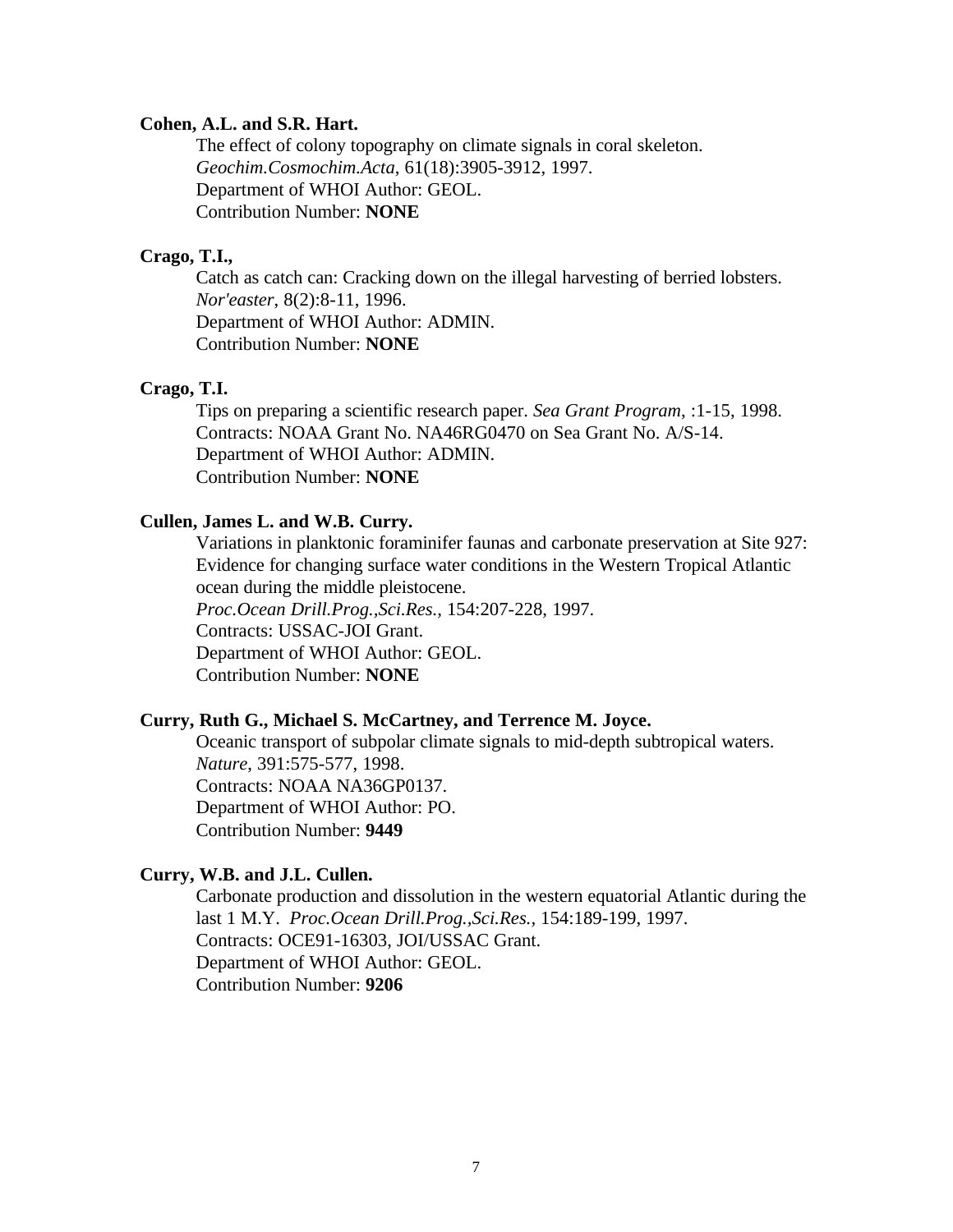#### **Curry, William B.**

Late Quarternary deep circulation in the western Equatorial Atlantic. In*: The South Atlantic: Present and past circulation.* G. Wefer, W. Berger, G. Siedler, and D. Webb, eds. Springer-Verlag, Berlin. :577-598, 1996. Contracts: NSF OCE91-16303. Department of WHOI Author: GEOL. Contribution Number: **9020**

### **DeGrandpre, M.D., T.R. Hammar, S.P. Smith, and F.L. Sayles.**

In situ measurements of seawater pCO2. *Limnol.Oceanogr.*, 40(5):969-975, 1995. Department of WHOI Author: AOPE. Contribution Number: **NONE**

#### **Denniston, R.F., C.K. Shearer, G.D. Layne, and D.T. Vaniman.**

SIMS analyses of minor and trace element distributions in fracture calcite from Yucca Mountain, Nevada, USA. *Geochim.Cosmochim.Acta*, 61(9):1803-1818, 1997. Department of WHOI Author: GEOL. Contribution Number: **NONE**

### **Detrick, Robert, John Collins, Graham Kent, Jian Lin, Douglas Toomey, Andrew Barclay, Emilie Hooft, Allegra Hosford, and Stefan Hussenoeder.**

Mid-Atlantic ridge bull's-eye experiment: A seismic investigation of segment-scale crustal heterogeneity at a slow spreading ridge. *InterRidge News*, 6(1):27-32, 1997. Department of WHOI Author: GEOL. Contribution Number: **NONE**

### **Dickey, Tommy D., Daniel J. Frye, Hans W. Jannasch, Ed Boyle, and Anthony H. Knap.**

Bermuda sensor system testbed. *Sea Technol*, 38(4):81-86, 1997. Department of WHOI Author: AOPE. Contribution Number: **NONE**

#### **Doney, Scott C., William J. Jenkins, and John L. Bullister.**

A comparison of ocean tracer dating techniques on a meridional section in the eastern North Altantic. *Deep-Sea Res.I*, 44(4):603-626, 1997. Department of WHOI Author: MCG. Contribution Number: **NONE**

#### **Drennan, W.M., M.A. Donelan, E.A., Terray, and K.B. Katsaros.**

Oceanic turbulence dissipation measurements in SWADE. *J.Phys.Oceanogr.*, 26(5):808-815, 1996. Department of WHOI Author: AOPE., Contribution Number: **NONE**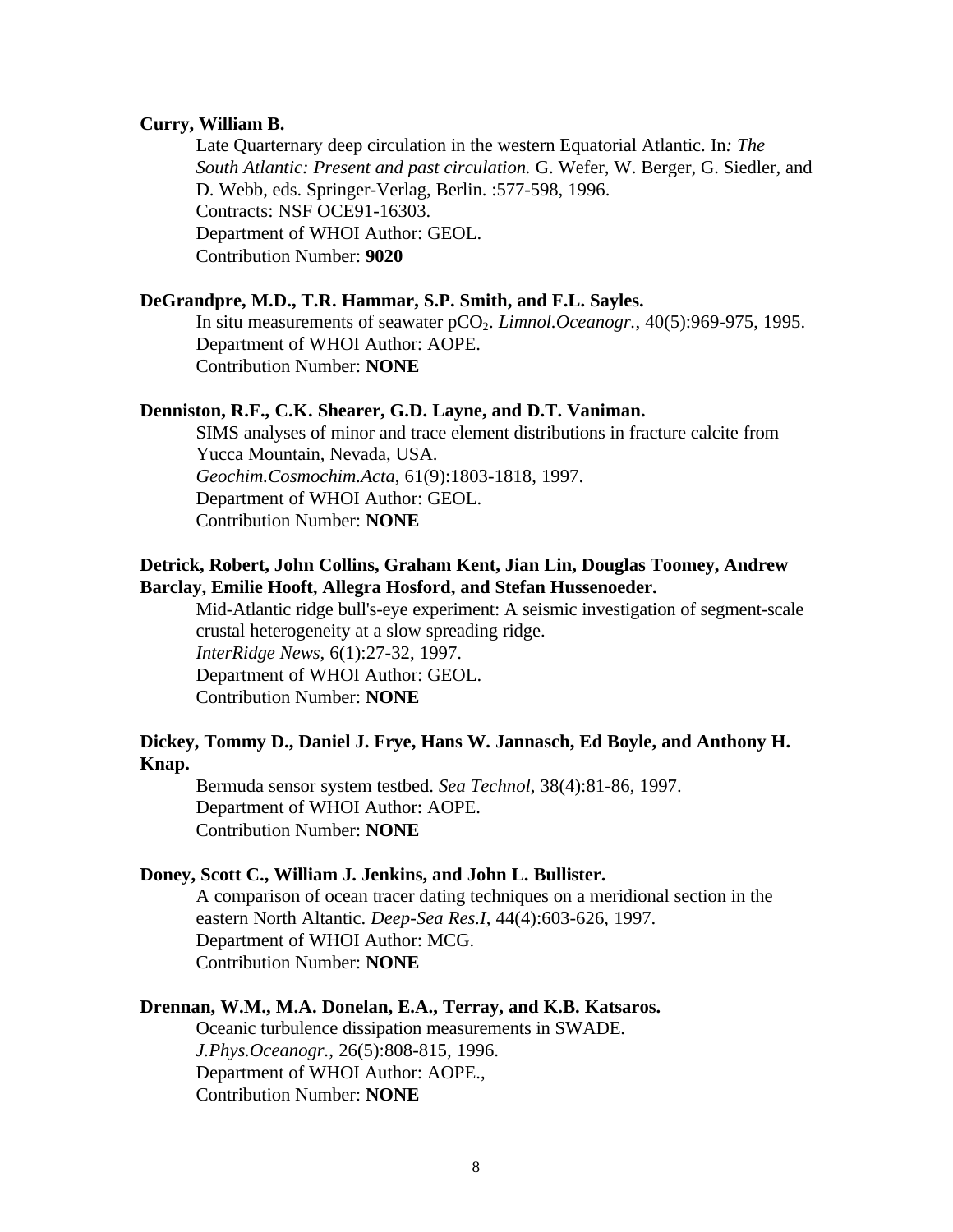#### **Drennan, W.M., T.A. Donelan, E.A. Terray, and K.B. Katsaros.**

On waves, oceanic turbulence, and their interaction. *Geophysica*, 33(2):17-27, 1997. Department of WHOI Author: AOPE. Contribution Number: **NONE**

#### **Driscoll, Neal and Elazar Uchupi.**

The importance of gas and ground water seepage in landscape and seascape evolution. *Thalassas*, 13:35-48, 1997. Contracts: ONR N00014-96-1-0026. Department of WHOI Author: GEOL. Contribution Number: **9486**

#### **Driscoll, Neal andGarry D. Karner.**

*Minerals and Energy Research Institute of Western Australia Report No. 170: Tectonic and stratigraphic evolution of the Carnarvon Basin, Northwest Australia* Project No. M260. Neal Driscoll and Garry D. Karner, eds. Crown Publ., Australia. 153 pp., 1997. Department of WHOI Author: GEOL. Contribution Number: **NONE**

#### **Driscoll, Neal and Roger Flood.**

Margin sedimentation and the stratigraphic record. *Reports of Three Thematic Workshops: Executive Summaries.* Dale S. Sawyer, ed. Margins Planning Office, Houston, TX, 1-3:13-54, 1997. Department of WHOI Author: GEOL. Contribution Number: **NONE**

#### **Duda, Laurel E. and Margaret Rioux.**

One library, one bib record, two OPACs, two systems. *Information Outlook*, 2(3):31-34, 36, 1998. Department of WHOI Author: ADMIN. Contribution Number: **NONE**

### **Dunlap,W.J., G. Hirth, and C. Teyssier.**

Thermomechanical evolution of a ductile duplex. *Tectonics*, 16(6):983-1000, 1997. Department of WHOI Author: GEOL. Contribution Number: **NONE**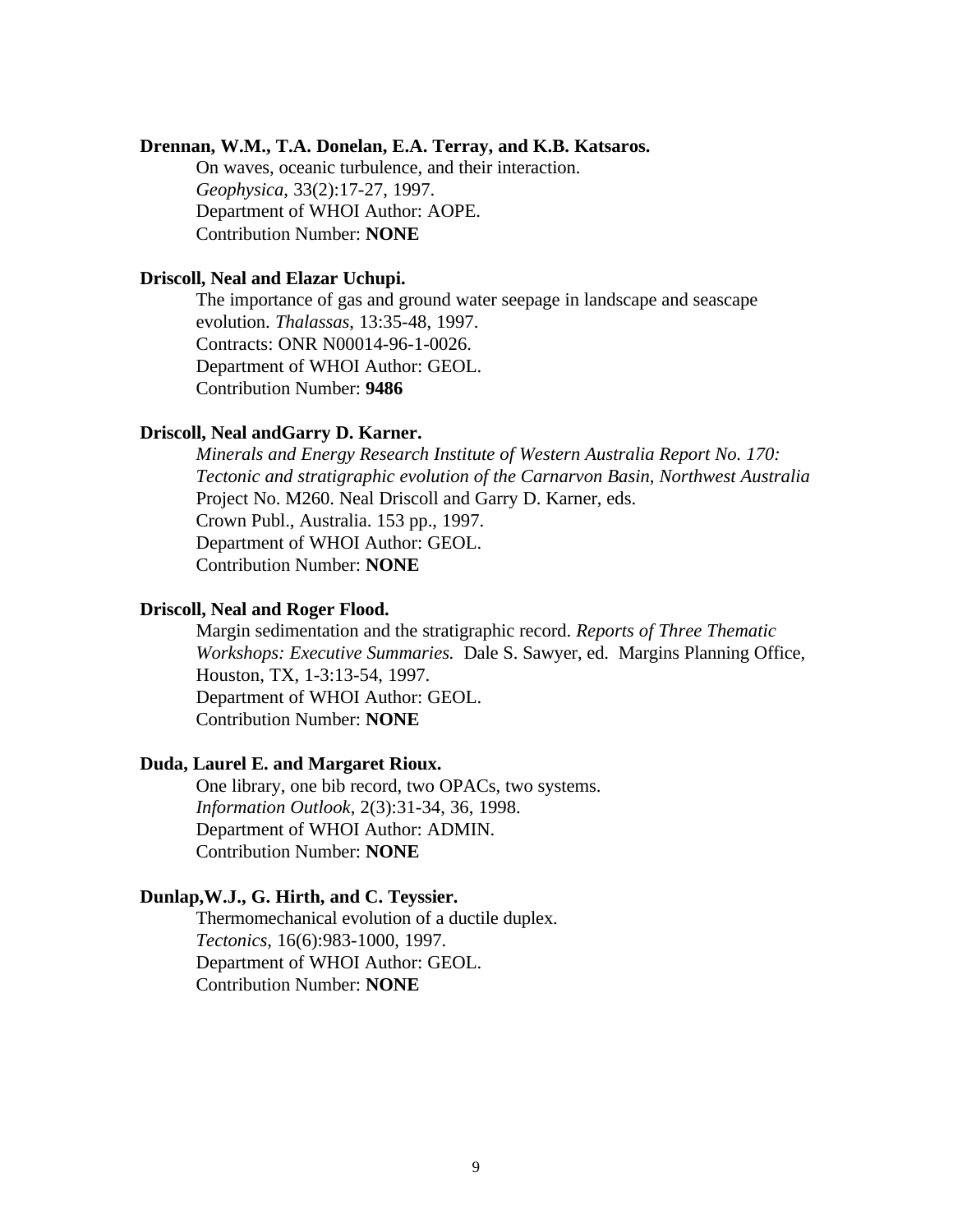### **Eiler, J.M., K.A. Farley, J.W. Valley, E. Hauri, H. Craig, S.R. Hart, and E.M. Stolper.**

Oxygen isotope variations in ocean island basalt phenocrysts. *Geochim.Cosmochim.Acta*, 61(11):2281-2293, 1997. Department of WHOI Author: GEOL. Contribution Number: **NONE**

#### **Escartin, J., G. Hirth, and B. Evans.**

Effects of serpentinization on the lithospheric strength and the style of normal faulting at slow-spreading ridges. *Earth Planet.Sci.Lett.*, 151(3)part 4:181-189, 1997. Department of WHOI Author: GEOL. Contribution Number: **NONE**

#### **Fairall, C.W., A.B. White, J.B. Edson, and J.E. Hare.**

Integrated shipboard measurements of the marine boundary layer. *J.Atmos.Oceanic Technol.*, 14(3)part 1:338-359, 1997. Department of WHOI Author: AOPE. Contribution Number: **NONE**

# **Ffield, Amy, John Toole, and Doug Wilson.**

Seasonal circulation in the South Indian Ocean. *Geophys.Res.Lett.*, 24(22):2773-2776, 1997. Department of WHOI Author: PO. Contribution Number: **NONE**

### **Fofonoff, N.P.**

Dynamical effects of cabbeling on thermocline structure. *Okeanologiya*, 35(6):824-832, 1995. Department of WHOI Author: PO. Contribution Number: **NONE**

#### **Fornari, D.J., F. Voegeli, and M. Olsson.**

Improved low-cost, time-lapse temperature loggers for deep ocean and sea floor observatory monitoring. *RIDGE Events* 7(1):13-16, 1996. Department of WHOI Author: GEOL., Contribution Number: **NONE**

### **Fornari, D.J., S. Humprhis, and Michael R. Perfit.**

Deep submergence science takes a new approach. *EOS*, 78(38):402, 408, 1997. Department of WHOI Author: GEOL. Contribution Number: **NONE**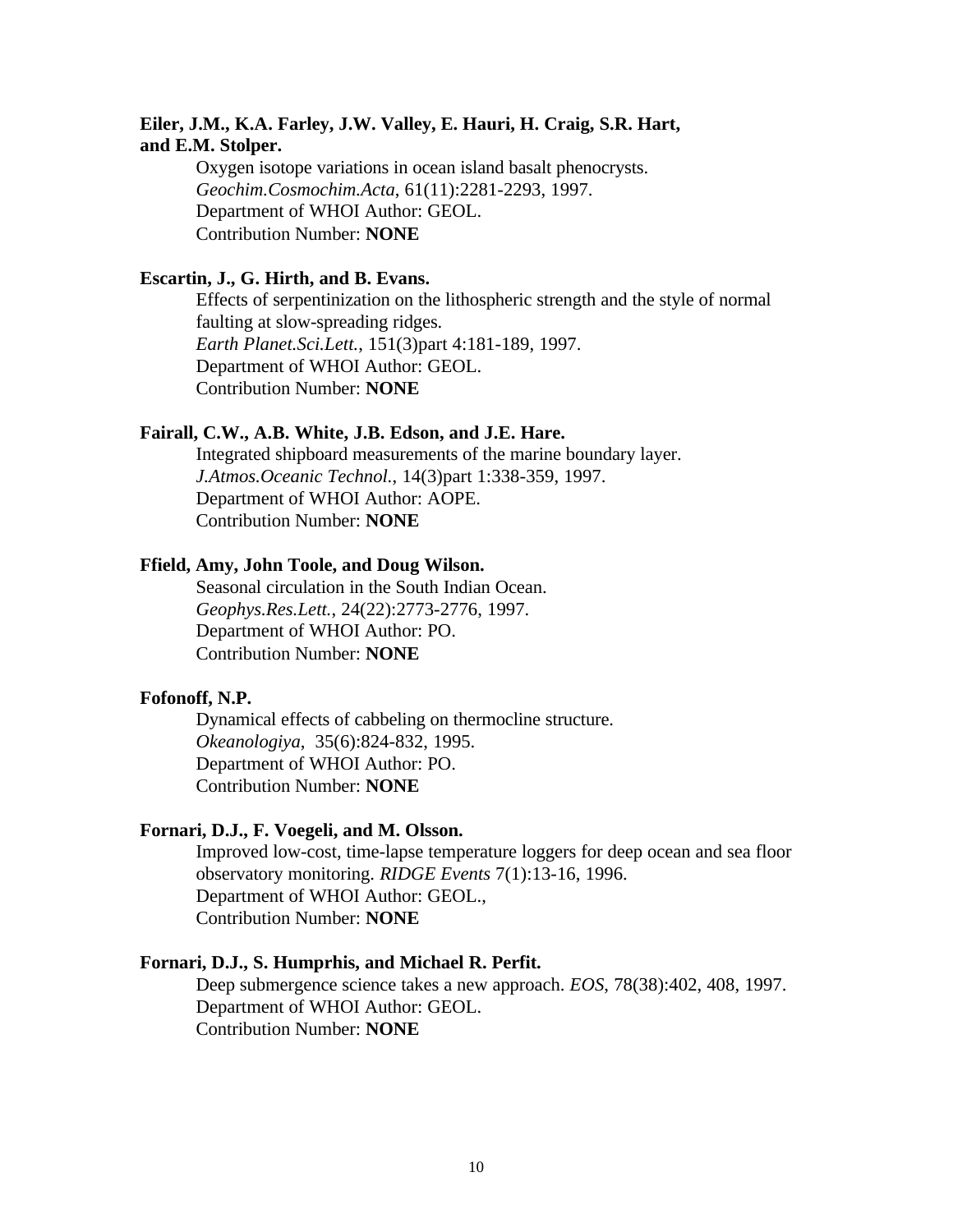### **Forrester, Ned C., Roger P. Stokey, Christopher von Alt, Ben G. Allen, Robert G. Goldsborough, Michael J. Purcell, and Thomas C. Austin.**

The LEO-15 long-term ecosystem observatory: Design and installation. *Oceans '97*, 2:1082-1088, 1997. Contracts: ONR N00014-93-C-0097, NSF OCE-9314823, NOAA Undersea Research Program 732. Department of WHOI Author: AOPE. Contribution Number: **9506**

### **Fousquet, Y., H. Ondreas, J.-L. Charlou, J.-P. Donval, J. Radford-Knoery, I. Costa, N. Lourenco, and M.K. Tivey.**

Atlantic lava lakes and hot vents. *Nature*, 377:201, 1995. Department of WHOI Author: MCG. Contribution Number: **NONE**

#### **Frederickson, Paul A., Kenneth L. Davidson, and James B. Edson.**

A study of wind stress determination methods from a ship and an offshore tower. *J.Atmos.Oceanic Technol.*, 14:822-834, 1997. Department of WHOI Author: AOPE. Contribution Number: **NONE**

#### **Freitag, Lee, Mark Johnson, and Milica Stojanovic.**

Efficient equalizer update algorithms for acoustic communication channels of varying complexity. *Oceans '97*, :580-585, 1997. Department of WHOI Author: AOPE. Contribution Number: **NONE**

#### **Fucile, Paul, Allan Gordon, Frank Bahr, and Jerome Dean.**

Fiber optic control of an undulating platform. *Oceans '97*, 1:105-108, 1997. Department of WHOI Author: PO., AOPE. Contribution Number: **NONE**

#### **Gagnon, A.R., A.P. McNichol, D.L. Hutton, E.A. Osborne, and J.C. Donoghue.**

Automated systems and techniques utilized at the NOSAMS sample preparation laboratory: An update of productivity and quality issues. *Radiocarbon*, 38(1):38-39, 1996. Department of WHOI Author: GEOL. Contribution Number: **NONE**

### **Garrido, Carlos J., Peter Kelemen, and Greg Hirth.**

Correlation beween the texture and composition of dunite: Constraints on the interaction of melt migration and deformation. *EOS*, 77:F840-841, 1996. Department of WHOI Author: GEOL. Contribution Number: **NONE**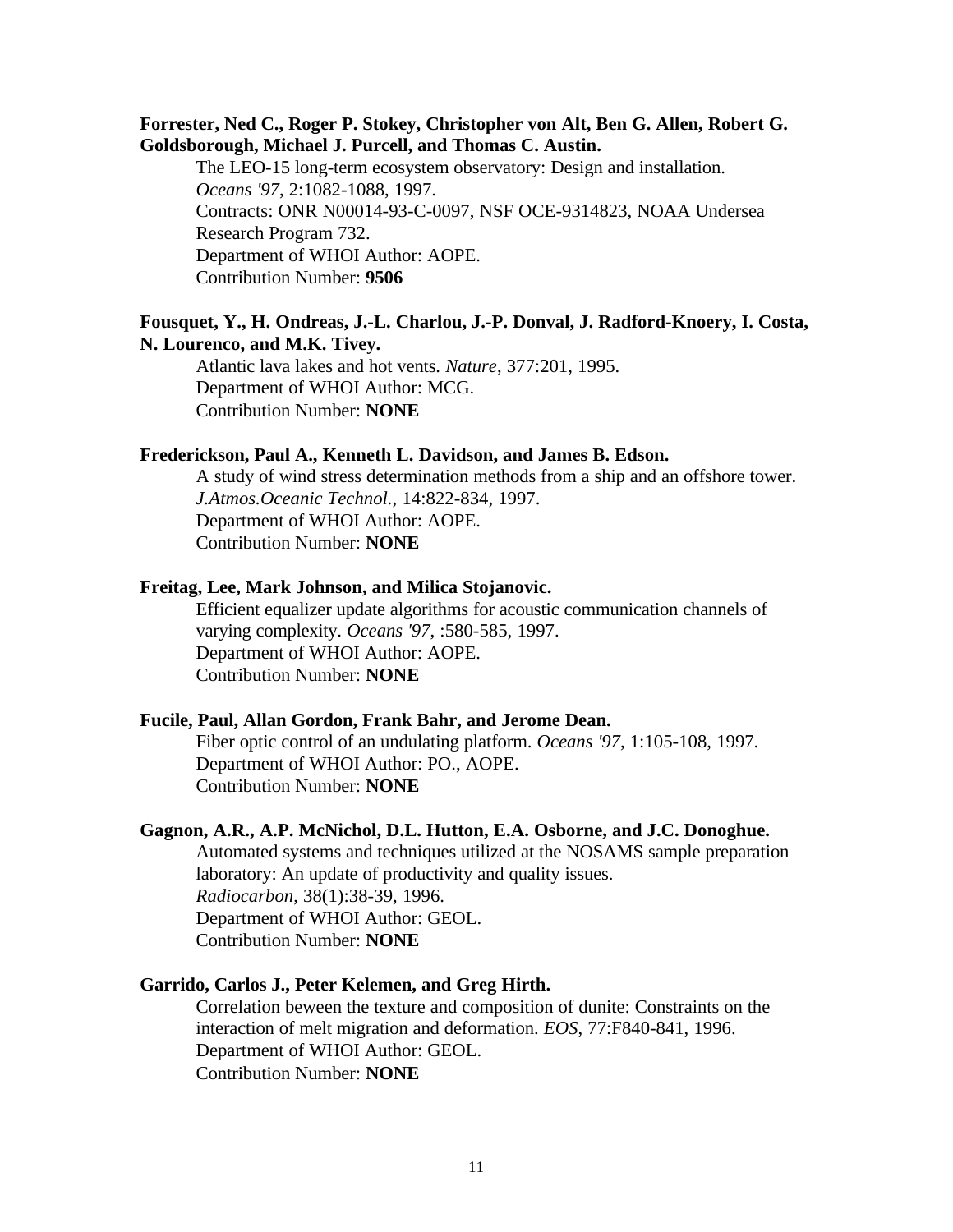#### **Giese, Graham S. and David C. Chapman.**

Modes of harbor wave response to excitation by internal waves. *Proceedings of the 1-st International Conference: Port/Coast Environment, Varna, Bulgaria, March 6 - April 4, 1997*, 2:285-291, 1997. Department of WHOI Author: GEOL., PO. Contribution Number: **NONE**

#### **Gobat, Jason I. and Mark A. Grosenbaugh.**

Modeling the mechanical and flow-induced noise on the surface suspended acoustic receiver. *Oceans '97*, 2:748-753, 1997. Contracts: ONR N00014-92-J-1269, APRA MDA-972-93-1-0004. Department of WHOI Author: AOPE. Contribution Number: **9515**

### **Goldsborough, III, Robert G.**

A fiber optic telemetry system for multiple oceanographic platforms. *Oceans '97*, 1:93-97, 1997. Department of WHOI Author: AOPE., Contribution Number: **NONE**

### **Gregg, Tracy K.**

Investigating submarine volcanic eruption dynamics: Comparative field studies and developing methodologies. *RIDGE Events*, 8(1):1-4, 1997. Department of WHOI Author: GEOL. Contribution Number: **NONE**

#### **Gregg, Tracy K.P. and Jonathan H. Fink.**

Quantification of extraterrestrial lava flow effusion rates through laboratory simulations. *J.Geophys.Res.*, 101(E7):16891-16900, 1996. Department of WHOI Author: GEOL. Contribution Number: **NONE**

### **Gregg, Tracy K.P. and Stanley N. Williams.**

Explosive mafic volcanoes on Mars and Earth: Deep magma sources and rapid rise rate. *Icarus*, 122(2):397-405, 1996. Department of WHOI Author: GEOL. Contribution Number: **NONE**

### **Gregg, Tracy K.P. and Jonathan H. Fink.**

Quantification of submarine lava-flow morphology through analog experiments. *Geology*, 23(1):73-76, 1995. Department of WHOI Author: GEOL. Contribution Number: **NONE**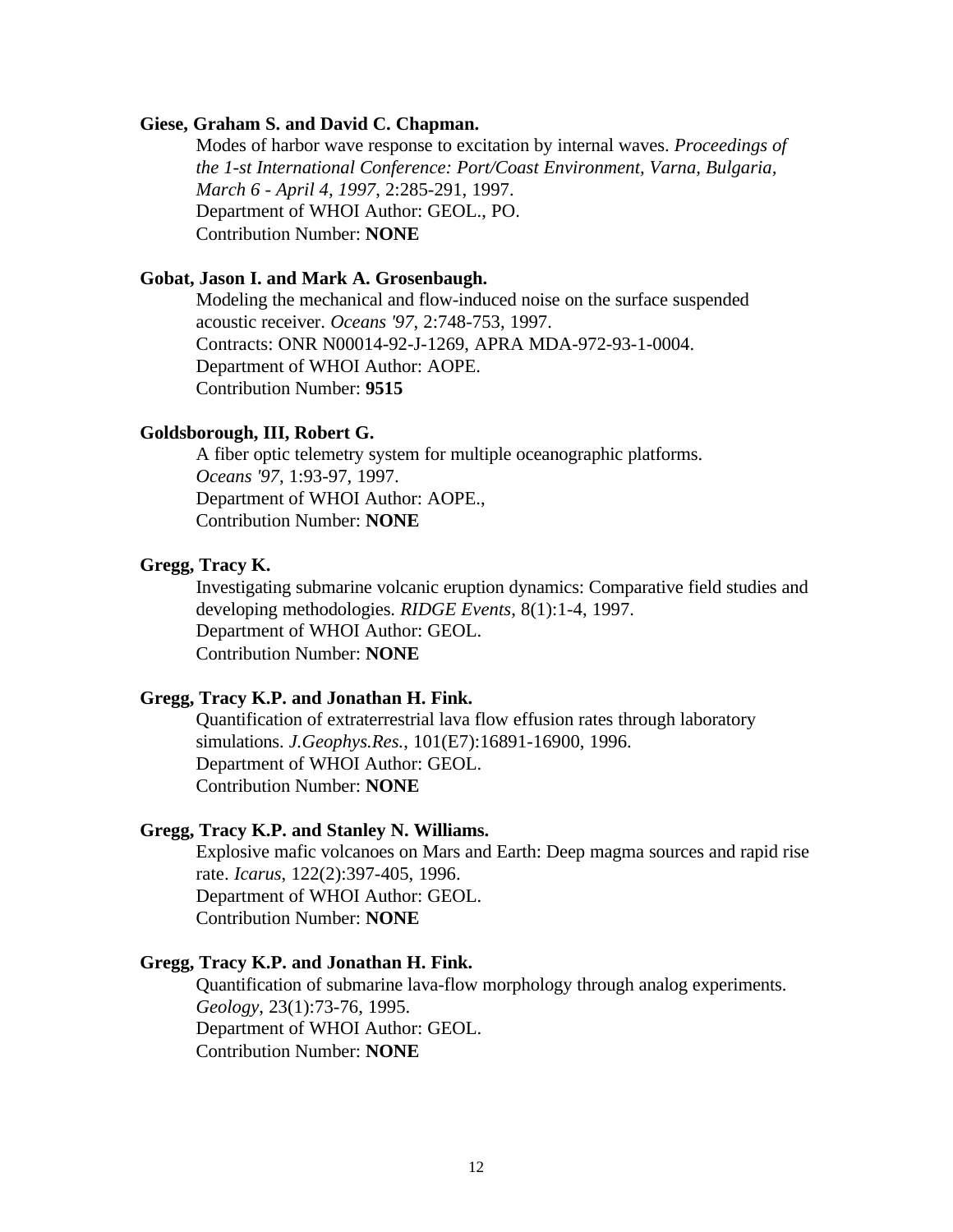#### **Grimshaw, R.H.J. and K.R. Helfrich.**

Solitary waves on two-dimensional slab conduits of buoyant fluid in a more viscous fluid. *Geophys.Astrophys.Fluid Dyn.*, 79:22-238, 1995. Department of WHOI Author: PO. Contribution Number: **NONE**

### **Hannington, M.D., M.K. Tivey, A.C.L. Larocque, S. Petersen, P.A. Rona.**

The occurrence of gold in sulfide deposits of the TAG hydrothermal field, Mid-Atlantic Ridge. *Can.Mineral.*, 33:1285-1310, 1995. Department of WHOI Author: MCG. Contribution Number: **NONE**

#### **Hare, J.E., T. Hara, J.B. Edson, and J.M. Wilczak.**

A similarity analysis of the structure of airflow over surface waves. *J.Phys.Oceanogr.*, 27(6):1018-1037, 1997. Department of WHOI Author: AOPE. Contribution Number: **NONE**

#### **Harris, C. L., A.J. Plueddemann, G. Gawarkiewicz.**

Water mass distribution and polar front structure in the western Barents Sea. *J.Geophys.Res.*, 103(C2):2905-2917, 1998. Contracts: ONR N00014-90-J-1357. Department of WHOI Author: PO. Contribution Number: **9350**

### **Hart, S.R.**

Acceptance speech for H.H. Hess Medal. *EOS*, 78:403, 412, 1997. Department of WHOI Author: GEOL. Contribution Number: **NONE**

#### **Hayes, John M.**

The earliest memories of life on Earth. *Nature*, 384:21-22, 1996. Department of WHOI Author: GEOL. Contribution Number: **NONE**

#### **Head, III, James W., Lionel Wilson, and Deborah K. Smith.**

Mid-ocean ridge eruptive vent morphology and substructure: Evidence for dike widths, eruption rates, and evolution of eruptions and axial volcanic ridges. *J.Geophys.Res.*, 101(B12):28265-28280, 1996. Department of WHOI Author: GEOL. Contribution Number: **NONE**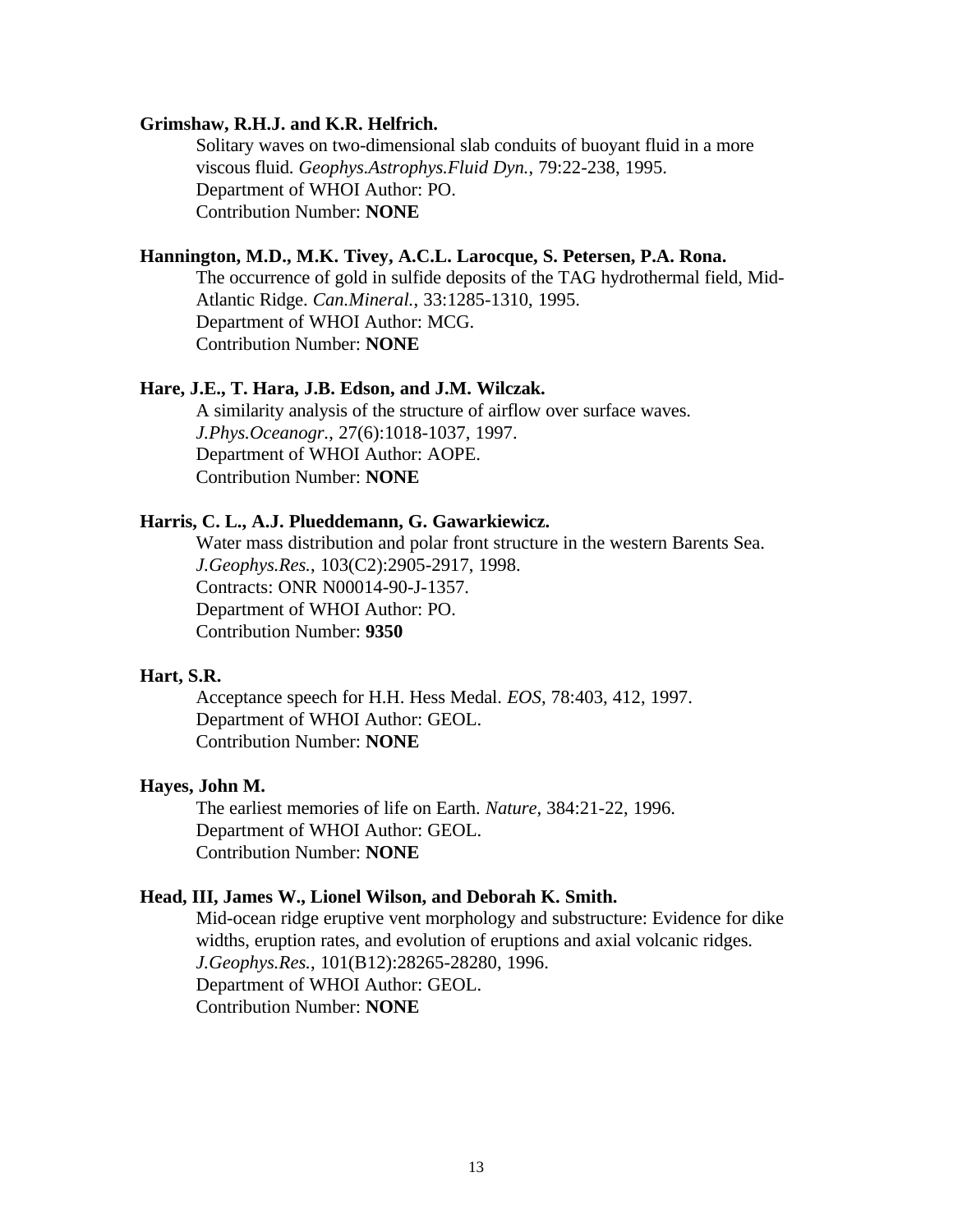### **Herranz, P., J. Acosta, A. Munoz, C. Palomo, A. Carbo, M. Pardo de Donlebum, J.L. Sanz, E. Uchupi.**

Preliminary results of the first cruise in the Spanish exclusive economic zone in the Valencia Gulf and Balearic sea. ZEE-95. *Geogaceta*, 20(2):347-350, 1996. Department of WHOI Author: GEOL. Contribution Number: **NONE**

### **Hoagland, P., Jin, D.**

Governance of access to public natural resources: A comparison of federal systems. *J.Shellfish Res.*, 16(1):288, 1997. Department of WHOI Author: MPC. Contribution Number: **NONE**

### **Hogg, Nelson G.**

Some examples of topographic influence on the abyssal circulation. In*: Topographic effects in the ocean.* Peter Muller and Diane Henderson, eds. Proceedings 'Aha Huliko'a Hawaiian Winter Workshop, Univeristy of Hawaii at Manoa, January 17-20, 1995. Hawaii Institute of Geophysics Special Publication, :137-139, 1995. Contracts: N00014-90-J-1465, OCE90-04864. Department of WHOI Author: PO. Contribution Number: **NONE**

### **Holbrook, W. Steven, Hartley Hoskins, Warren T. Wood, Ralph A. Stephen, and Daniel Lizarralde, and Leg 164 Science Party.**

Methane hydrate and free gas on the Blake Ridge from vertical seismic profiling. *Science*, 273:1840-1843, 1996. Department of WHOI Author: GEOL. Contribution Number: **NONE**

# **Howe, B.M., S.G. Anderson, A. Baggeroer, J.A. Colosi, K.R. Hardy, D. Horwitt, F.W. Karig, S. Leach, J.A. Mercer, K. Metzger, Jr., L.O. Olson, D.A. Peckham, D.A. Reddaway, R.R. Ryan, R.P. Stein, K. von der Heydt, J.D. Watson, S.L. Weslander, and P.F. Worcester.**

Instrumentation for the Acoustic Thermometry of Ocean Climate (ATOC) prototype Pacific Ocean network. *Oceans '95*, 3:1483-1500, 1995. Department of WHOI Author: AOPE. Contribution Number: **NONE**

### **Howes, Brian L.and Stanley R. Hart.**

Epilogue: Oyster pond - three decades of change. In: *A coastal pond: studied by oceanographic methods.* K.O. Emery, ed. Oyster Pond Environmental Trust Inc., Woods Hole, MA, :79-106, 1997. Department of WHOI Author: GEOL. Contribution Number: **NONE**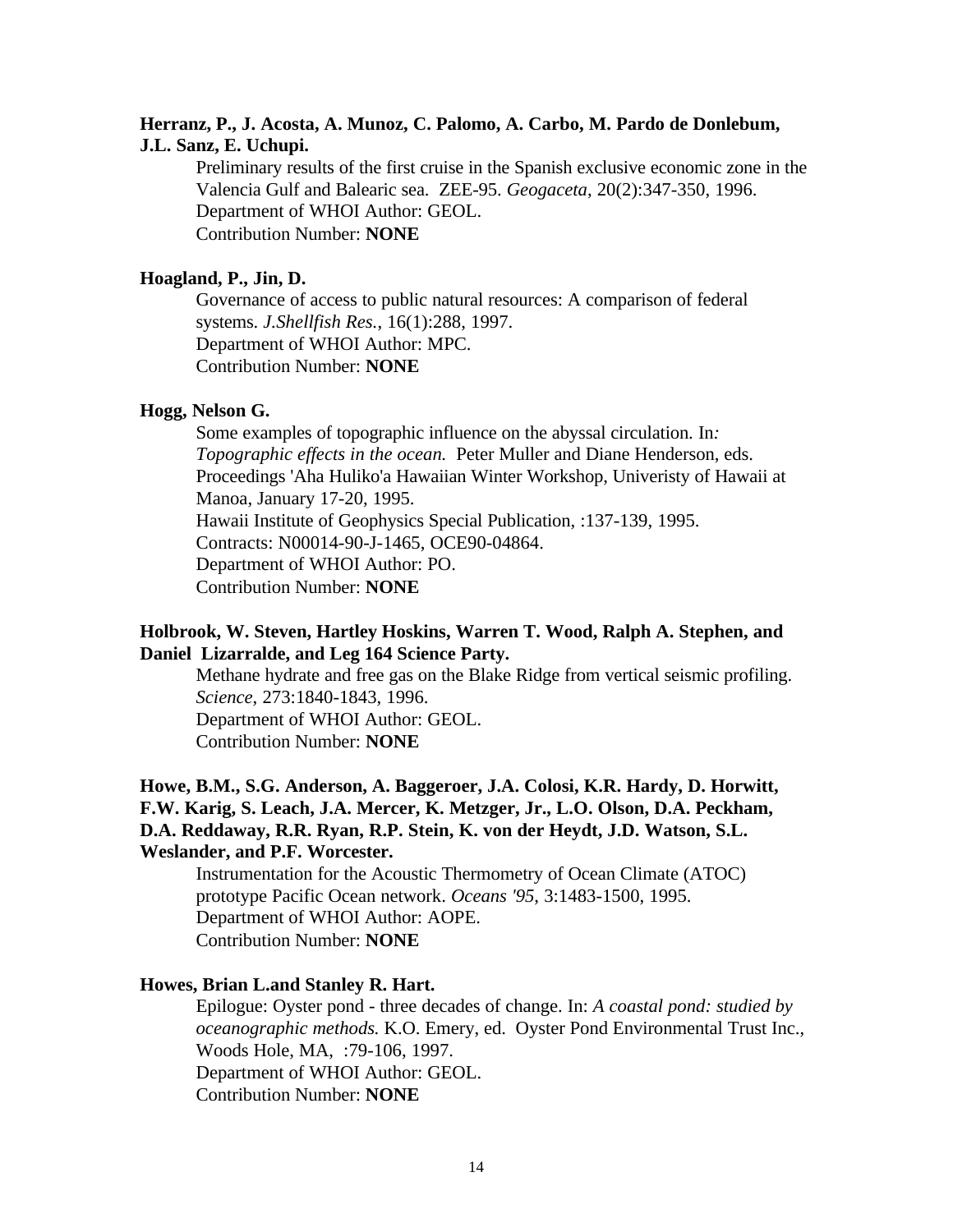### **Humphris, S.E., P.M. Herzig, D.J. Miller, and Shipboard Scientific Party.**

TAG-1 area. *Proc.Ocean Drill.Prog.,Init.Rept.*, 158:65-140, 1996. Department of WHOI Author: GEOL. Contribution Number: **NONE**

#### **Jahnke, R.A., D.B. Craven, D.C. McCorkle, and C.E. Reimers.**

CaCO<sub>3</sub> dissolution in California continental margin sediments: The influence of organic matter remineralization. *Geochim.cosmochim.Acta.*, 61(17):3587-3604, 1997. Department of WHOI Author: GEOL. Contribution Number: **NONE**

#### **Jay, D.A., W.R. Geyer, R.J. Uncles, J. Vallino, J. Largier, and W. R. Boynton.**

A review of recent developments in estuarine scalar flux esitmation. *Estuaries*, 20:262-280, 1997. Department of WHOI Author: AOPE. Contribution Number: **NONE**

#### **Jenkins, W.J.**

Tritium and <sup>3</sup>He in the WOCE Pacific Program. *International WOCE Newsletter*, 23:6-8, 1996. Department of WHOI Author: MCG. Contribution Number: **NONE**

#### **Jenkins, William J., and William M. Smethie, Jr.**

Transient tracers track ocean climate signals. *Oceanus*, 39(2):29-32, 1996. Department of WHOI Author: MCG. Contribution Number: **NONE**

### **Johnson, H.P., D.V. Kent, M.A. Tivey, J.S. Gee, R.L. Largon, and R.W. Embley.**

Conference on the magnetization of oceanic crust steers future research. *EOS*, 78(19):199-200, 202, 1997. Department of WHOI Author: GEOL. Contribution Number: **NONE**

### **Jones, Rhian H. and Graham D. Layne.**

Minor and trace element partitioning between pyroxene and melt in rapidly cooled chondrules. *Am.Minera.*, 82:534-545, 1997. Department of WHOI Author: GEOL. Contribution Number: **NONE**

#### **Karner, Garry D. and Neal W. Driscoll**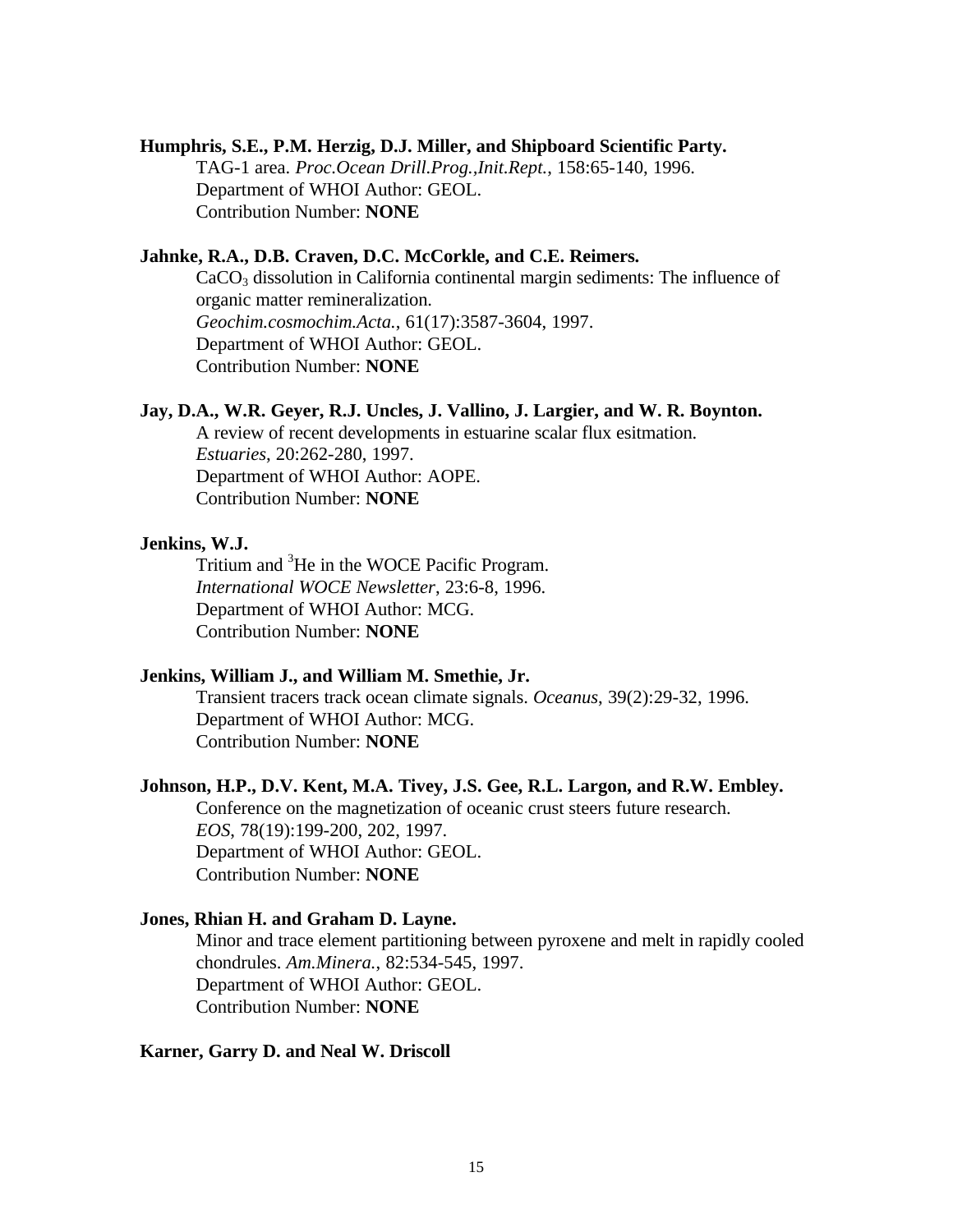*Tectonic development of the Congo Continental Margin (Second interim report to the WACOMA Consortium) Second Interim Report on the West African Continental Margin,* Garry D. Karner and Neal W. Driscoll, eds. 85pp., 1997. Department of WHOI Author: GEOL. Contribution Number: **NONE**

### **Kelemen, P., G. Hirth, N. Shimizu, M. Spiegelman, and H.J.B. Dick.**

A review of melt migration processes in the adiabatically upwelling mantle beneath oceanic spreading ridges. *Phil.Trans.R.Soc.Lond.A*, 355A(1723):283-318, 1997. Department of WHOI Author: GEOL. Contribution Number: **NONE**

### **Kent, G.M., S.A. Swift, R.S. Detrick, J.A. Collins, and R.A. Stephen.**

Evidence for active normal faulting on 5.9 Ma crust near Hole 504B on the southern flank of the Costa Rica rift. *Geology*, 24(1):83-86, 1996. Department of WHOI Author: GEOL. Contribution Number: **NONE**

### **Key, R.M., P.D. Quay, G.A. Jones, A.P. McNichol,K.F. von Reden, and R.J. Schneider.**

WOCE AMS radiocarbon I: Pacific Ocean results (P5, P16 and P17). In: *<sup>14</sup>C Cycling and the oceans (in tribute to Reldar Nydal).* J.W. Beck, E.R.M. Druffel and JA.P. McNichol, eds. *Radiocarbon*, 38(3):425-518, 1996. Department of WHOI Author: GEOL. Contribution Number: **NONE**

#### **Kleinrock,Martin C. and Susan E. Humphris.**

Structural control on sea-floor hydrothermal activity at the TAG active mound. *Nature*, 382(6587):149-153, 1996. Department of WHOI Author: GEOL. Contribution Number: **NONE**

#### **Knowles, J. and Keenan D. Grosenbaugh.**

Numerical simulation of an AUV thruster during maneuvering. In*: Proceedings of the Sixth (1996) International Offshore and Polar Engineering Conference (1996), Los Angeles, USA, May 26-31, 1996*, II:247-250, 1996. Department of WHOI Author: AOPE. Contribution Number: **NONE**

### **Kraus, S., A. Read, A. Solow, K. Baldwin, T. Spradlin, E. Anderson, and J. Williamson**

Acoustic alarms reduce porpoise mortality. *Nature*, 388:525, 1997. Department of WHOI Author: MPC. Contribution Number: **NONE**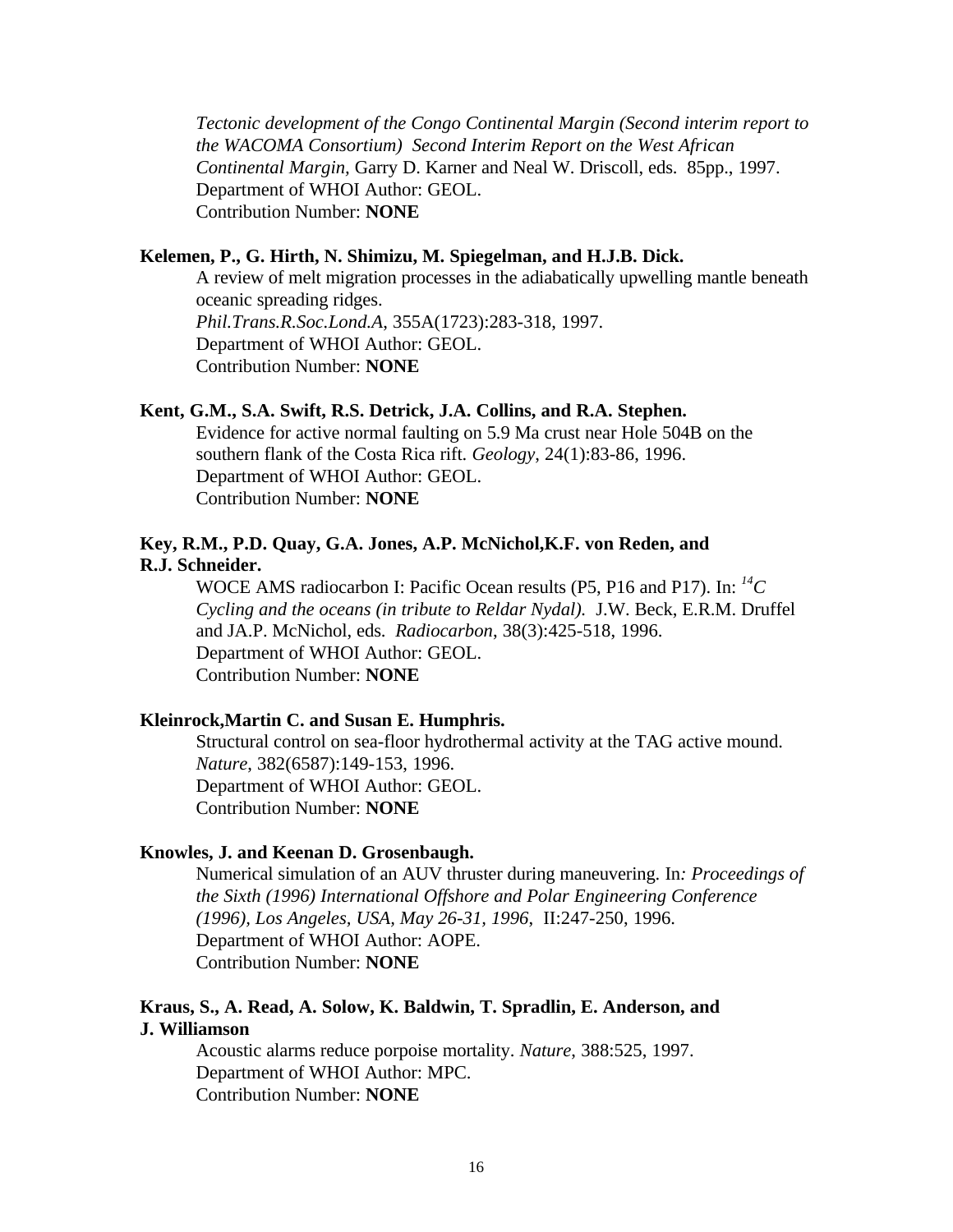#### **Kunze, Eric and John Toole.**

Fine- and microstructure observations of trapped diurnal oscillations atop Fieberling Seamount. In: *Topographic effects in the ocean.* Peter Muller and Diane Henderson, eds. Proceedings 'Aha Huliko'a Hawaiian Winter Workshop, Univeristy of Hawaii at Manoa, January 17-20, 1995. Hawaii Institute of Geophysics Special Publication, :15-41, 1995. Contracts: N00014-89-J-1073, N00014-90-J-1535, N00014-94-I-0038. Department of WHOI Author: PO. Contribution Number: **NONE**

### **Kunze, Eric and John M. Toole.**

Tidally driven vorticity, diurnal shear, and turbulence atop Fieberling Seamount. *J.Phys.Oceanogr.*, 27(12):2663-2693, 1997. Department of WHOI Author: PO. Contribution Number: **NONE**

#### **Lallier-Verges, E., J.M. Hayes, M. Boussafir, D.A. Zaback, N.P. Tribovillard, J. Connan, and P. Bertrand.**

Productivity-induced sulphur enrichment of hydrocarbon-rich sediments from the Kimmeridge clay formation. *Chem.Geol.*, 134:277-288, 1997. Department of WHOI Author: GEOL. Contribution Number: **NONE**

# **Langmuir, C., S. Humphris, S. Fornari, C. Van Dover, K. Von Damm, M.K. Tivey, D. Colodner, J.-L. Charlou, D. Desonie, C. Wilson, Y. Fouquet, G. Klinkhammer, and H. Bougault.**

Hydrothermal vents near a mantle hot spot: the Lucky Strike vent field at 37<sup>o</sup>N on the Mid-Atlantic Ridge. *Earth Planet.Sci.Lett.*, 148:69-91, 1997. Department of WHOI Author: GEOL. Contribution Number: **NONE**

#### **Layne, G.D., N. Shimizu, and S.A. Morse.**

Measurement of lead isotope ratios in Plagioclase using the Cameca IMS 1270 ion microprobe. In: *Seventh Annual V.M. Goldschmidt Conference*, June 2-6, 1997, Tucson, Arizona,:123, 1997. Department of WHOI Author: GEOL.

Contribution Number: **NONE**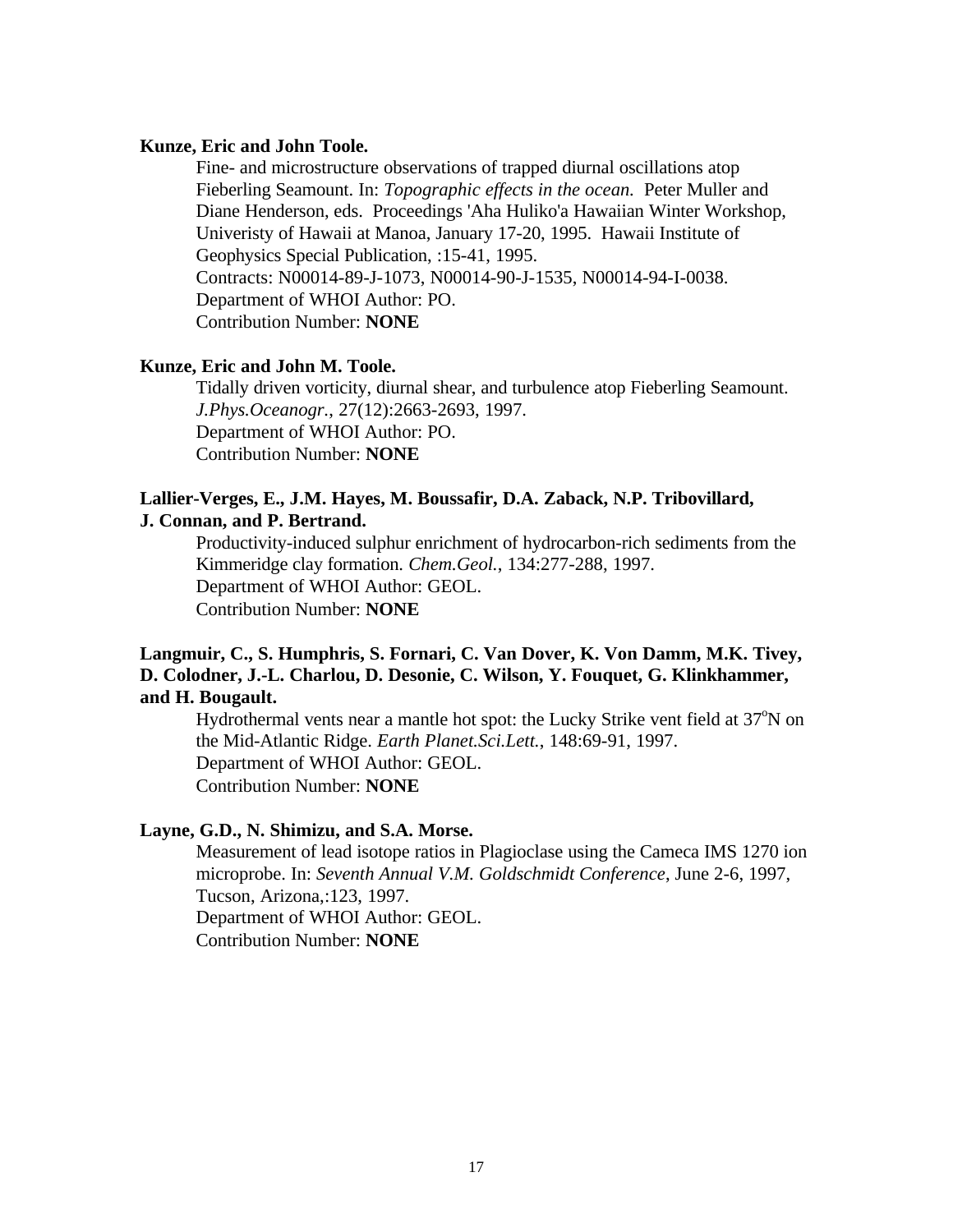#### **Layne, G.D. and Shimizu.**

Measurement of led isotope ratios in common silicate and sulfide phases using the Cameca. *Proceedings of the Eleventh International Conference on Secondary Ion Mass Spectrometry.* G. Gillen, R. Lareau, J. Bennett and F. Stevie, eds. Orlando, Florida, September 7-12th, 1997, :63-65, 1997. Department of WHOI Author: GEOL. Contribution Number: **NONE**

### **Leavitt, D.F. and T.I. Crago.**

The case of the dying quahogs: A scientific mystery unfolds. *Nor'easter*, 8(1), 1996. Department of WHOI Author: BIO., ADMIN. Contribution Number: **NONE**

#### **Lichtfouse E., H. Budzinski, P. Garrigues, T.I. Eglinton.**

Ancient polycyclic aromatic hydrocarbons in *modern* soils: 13C, 14C and biomarker evidence. *Org.Geochem.*, 26(5-6):353-359, 1997. Department of WHOI Author: MPC. Contribution Number: **NONE**

#### **Limeburner, Richard and Robert C. Beardsley.**

Near-surface recirculation over Georges Bank. *Deep Sea Res.II*, 43(7-8):1547-1574, 1996. Department of WHOI Author: PO. Contribution Number: **NONE**

#### **Lin, Jian, Brian E. Tucholke, and Marty C. Kleinrock.**

Off-axis crustal structure of the Mid-Atlantic ridge. *InterRidge News*, 6(1):23-26, 1997. Department of WHOI Author: GEOL. Contribution Number: **NONE**

#### **Logan, G.A., R.E. Summons, and J.M. Hayes.**

An isotopic biogeochemical study of Neoproterozoic and Early Cambrian sediments from the Centralian Superbasin, Australia. *Geochim.Cosmochim.Acta*, 61(24):5391-5409, 1997. Department of WHOI Author: GEOL. Contribution Number: **NONE**

### **Lott, D.E., E.M. Hood, and W.J. Jenkins.**

A moorable sequential noble gas sampling system for studying air-sea gas exchange. *EOS*, 76(3):OS101, 1996. Department of WHOI Author: MCG. Contribution Number: **NONE**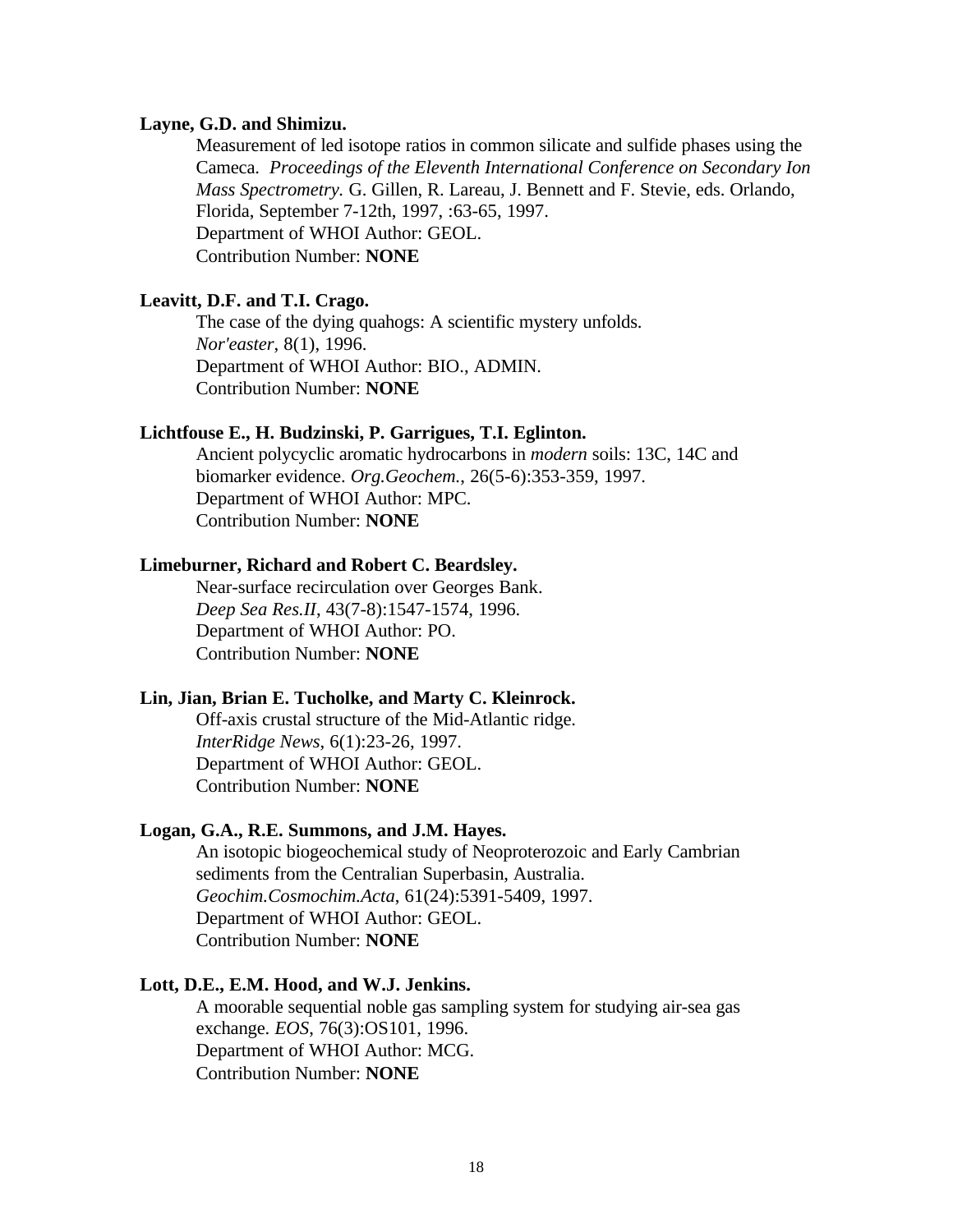### **Lozier, M. Susan, Timothy J. Bold, and Amy S. Bower.**

The influence of propagating waves on cross-stream excursions. *J.Phys.Oceanogr.*, 26(9):1915-1923, 1996. Department of WHOI Author: PO. Contribution Number: **NONE**

# **Mamaev, V.I., Alexander Berlyant, Oleg Musin, and DavidG. Aubrey.**

Black Sea Geographic Information Systems [CD-ROM]. *Black Sea Environmental Programme and United Nations.* Vladamir Mamaev, Alexander Berlyant, Oleg Musin, and David G. Aubrey, eds. New York, New York 10017, Version 2.0, April 1997, 1997. Department of WHOI Author: GEOL. Contribution Number: **NONE**

### **Mariano, Arthur J., Garay L. Hitchcock, Carin J. Ashjian, Donald B. Olson, Tom Rossby, Edward Ryan, and Sharon L. Smith.**

Principal component analysis of biological and physical variability in a Gulf Stream meander crest. *Deep-Sea Res.*, 43(9):1521-1565, 1996. Department of WHOI Author: BIO. Contribution Number: **NONE**

### **Martinson, D.G., K. Bryan, M. Ghil, M.M. Hall, T.R. Karl, S. Sarachik, S. Sorooshian, and L.D. Talley.**

*Natural Climate Variability on Decade-to-Century Time Scales.* D.G.Martinson, K. Bryan, M. Ghil, M.M. Hall, T.R. Karl, E.S. Sarachik, S. Sooroshian and L.D. Talley, eds. National Academy Press, Washington, D.C. 630 pp., , 1995. Department of WHOI Author: PO. Contribution Number: **NONE**

#### **Mascle, Jean, G.P. Lohmann, Peter Clift, and Shipboard Scientific Party.**

*Proc.Ocean Drill.Prog.,Init.Rept.* College Station, TX (Ocean Drilling Program), 159, 1996. Department of WHOI Author: GEOL. Contribution Number: **NONE**

#### **McCartney, Michael S.**

Is the ocean at the helm?. *Nature*, 388:521-522, 1997. Department of WHOI Author: PO. Contribution Number: **NONE**

#### **McGillis, W.R. and V.P. Carey.**

On the role of Maragoni effects on the critical heat flux for pool boiling of binary mixtures. *J.Heat Trans.*, 118(1):103-109, 1996. Department of WHOI Author: AOPE. Contribution Number: **NONE**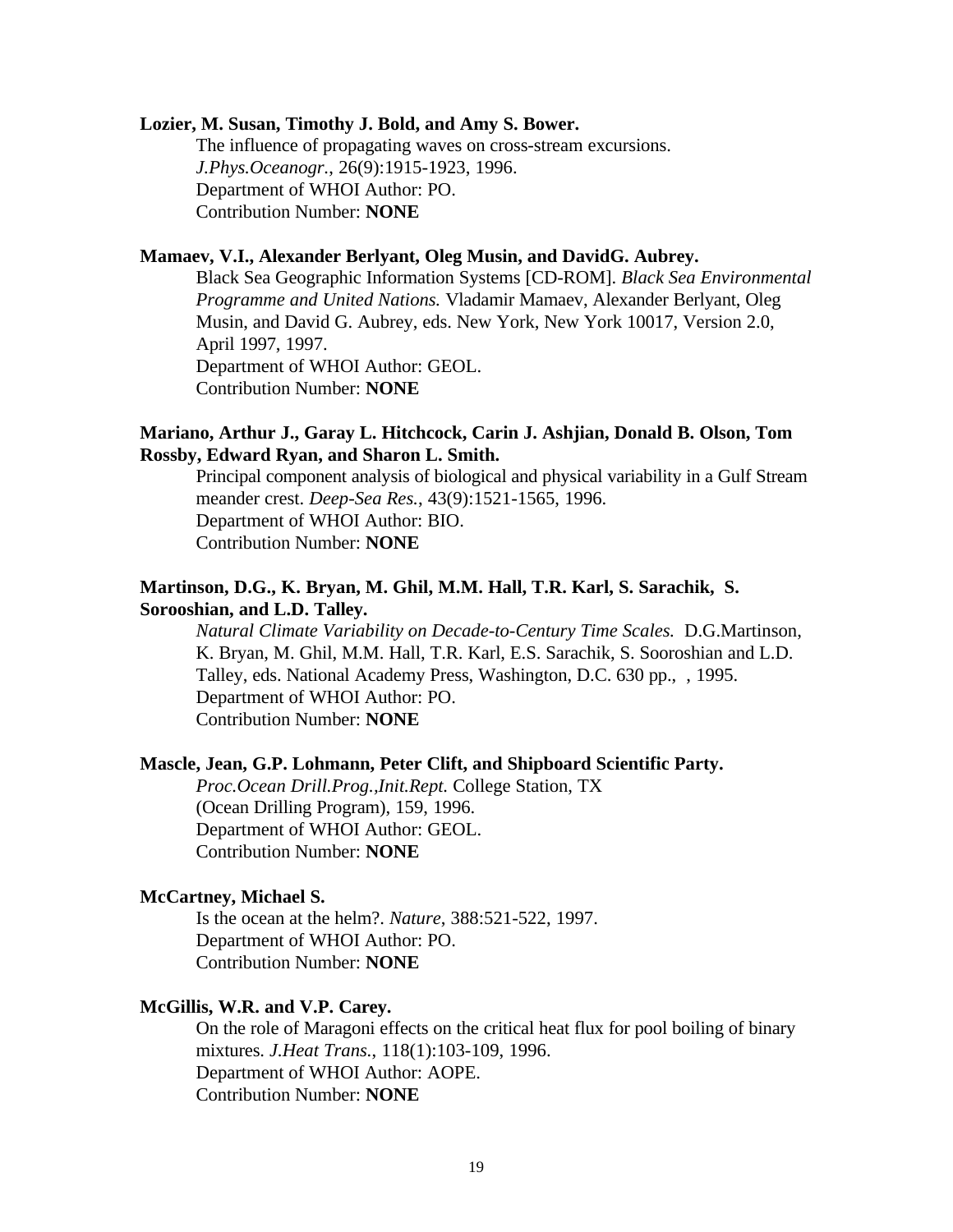#### **McGinnis, John P., Dennis E. Hayes, and Neal W. Driscoll.**

Sedimentary processes across the continental rise of the southern Antarctic Peninsula. *Mar.Geol.*, 141:91-109, 1997. Department of WHOI Author: GEOL. Contribution Number: **NONE**

### **McNichol, Ann P.**

Introduction. In: *<sup>14</sup>C Cycling and the oceans (in tribute to Reldar Nydal).* J.W. Beck, E.R.M. Druffel and A.P. McNichol, eds. *Radiocarbon*, 38(3):387-388, 1996. Department of WHOI Author: GEOL. Contribution Number: **NONE**

#### **Meyer, P.S. and W.B. Bryan.**

Petrology of basaltic glasses from the TAG segment: Implications for a deep hydrothermal heat source. *Geophys.Res.Lett.*, 23(23):3435-3438, 1996. Department of WHOI Author: GEOL. Contribution Number: **NONE**

### **Miller, P.D., C.K.R.T. Jones, A.M. Rogerson, and L.J. Pratt.**

Quantifying transport in numerically generated velocity fields. *Physica D.*, 110(1-2):105-122, 1997. Department of WHOI Author: PO. Contribution Number: **NONE**

### **Morawitz, W.M.L., P.J. Sutton, P.F. Worcester, B.D. Cornuelle, J.F. Lynch, and R. Pawlowicz.**

Three-dimensinal observations of a deep convective chimney in the Greenland Sea during winter 1988/89. *J.Phys.Oceanogr.*, 26(11):2316-2343, 1996. Department of WHOI Author: AOPE. Contribution Number: **NONE**

#### **Mountain, Gregory and Driscoll.**

Platforms for shallow water drilling. *JOIDES Journal*, 23(2):15-17, 1997. Department of WHOI Author: GEOL. Contribution Number: **NONE**

### **Munoz, A., J. Acosta, P. Herraz, C. Palomo,J.L. Sanz, and E. Uchupi.**

Multibeam bathymetry of the insular slopes of Tenerife (Canary Islands): Project TEIDE-95. *Geogaceta*, 20(2):339-342, 1996. Department of WHOI Author: GEOL., Contribution Number: **NONE**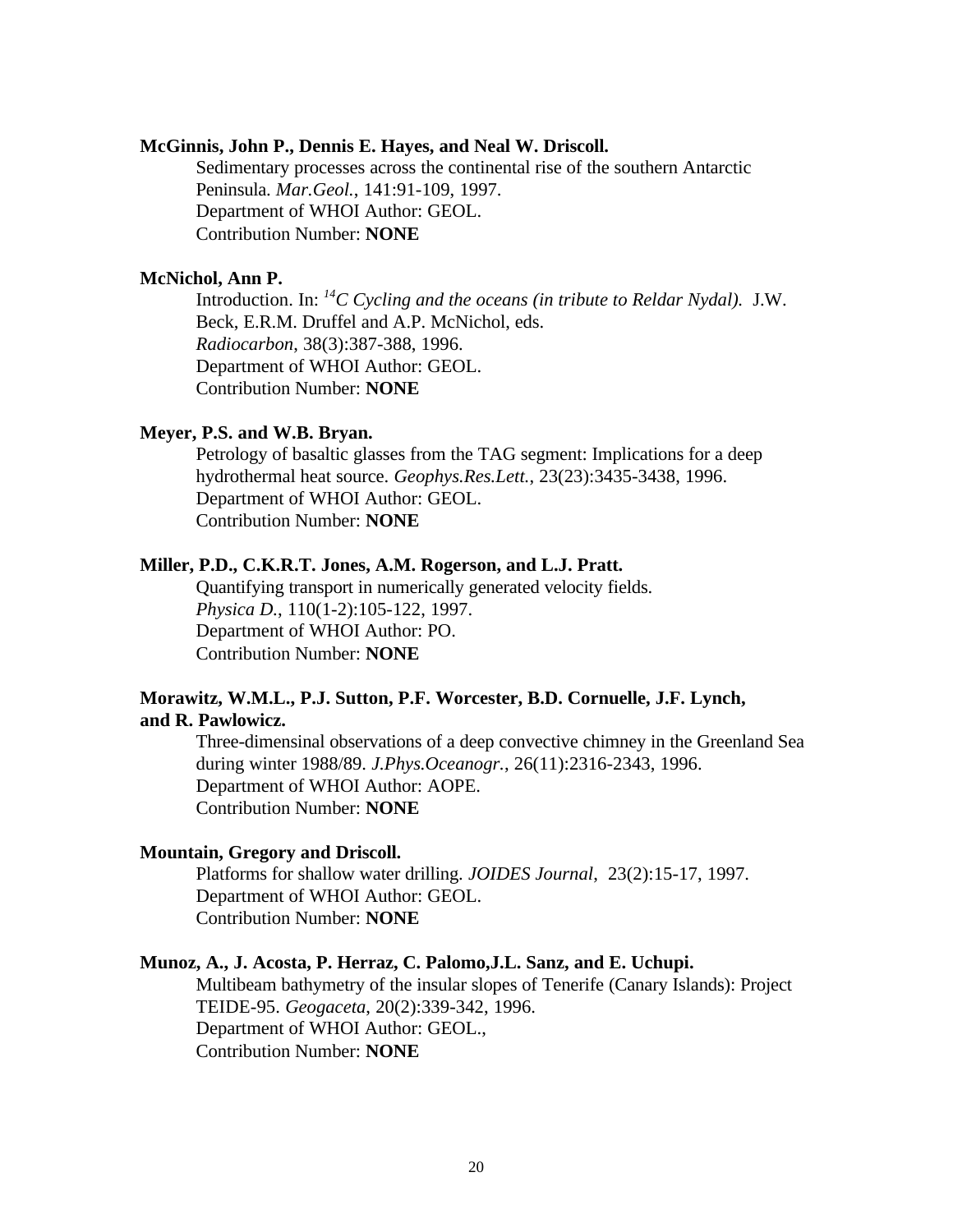#### **Norris, Richard D.**

Symbiosis as an evolutionary innovation in the radiation of Paleocene planktic foraminifera. *Paleobiology*, 22(4):461-480, 1996. Department of WHOI Author: GEOL. Contribution Number: **NONE**

#### **O'Neil Baringer, Molly and James F. Price.**

Momentum and energy balance of the Mediterranean outflow. *J.Phys.Oceangr.*, 27(8):1678-1692, 1997. Department of WHOI Author: PO. Contribution Number: **NONE**

#### **O'Neil Baringer, Molly and James F. Price.**

Mixing and spreading of the Mediterranean outflow. *J.Phys.Oceanogr.*, 27(8):1654-1677, 1997. Department of WHOI Author: PO. Contribution Number: **NONE**

#### **Oppo, D.W. and W. Curry.**

The mid-Pleistocene climate transition: A deep sea carbon isotopic perspective. *Paleoceanography*, 12(4):546-559, 1997. Department of WHOI Author: GEOL. Contribution Number: **NONE**

#### **Oppo, Delia.**

Millennial climate oscillations. *Science*, 278:1244-1246, 1997. Department of WHOI Author: GEOL. Contribution Number: **NONE**

#### **Papike, J.J., G.W. Fowler, C.K. Shearer, and G.D. Layne.**

Ion microprobe investigation of plagioclase and orthopyroxene from lunar Mgsuite norites: Implications for calculating parental melt REE concentrations and for assessing postcrystallization REE redistribution. *Geochim.Cosmochim.Acta*, 60(20):3967-3978, 1996. Department of WHOI Author: GEOL. Contribution Number: **NONE**

#### **Payne, Richard E. and Steven P. Anderson.**

A calibration technique for Eppley pyrgeometers. *Presented at 10th Symposium on Meteorological Observations and Instrumentation,* 11-16 January 1998, Phoenix, AZ. American Meteorological Soc., :153-158, 1998. Department of WHOI Author: PO. Contribution Number: **NONE**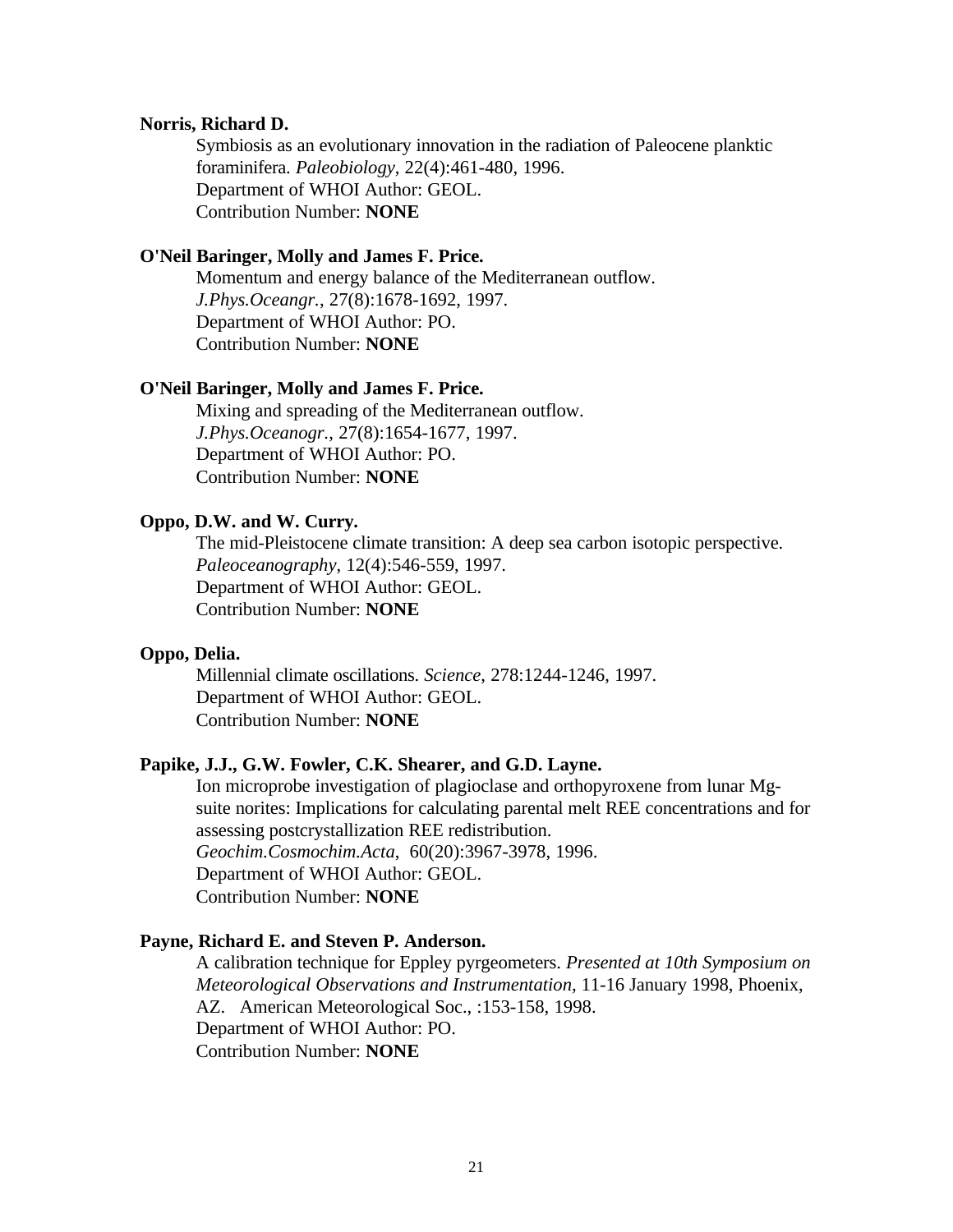#### **Pecher, I.A., W.S. Holbrook, R.A. Stephen, H. Hoskins, D. Lizarralde, D R. Hutchinson, and W.T. Wood.**

Offset-vertical seismic profiling for marine gas hydrate exploration - is it a suitable technique? First results from ODP Leg 164. Presented at the *1997 Offshore Technology Conference* in Houston, Texas, May 5-8, 1997, OTC 8295:193-200, 1997.

Department of WHOI Author: GEOL. Contribution Number: **NONE**

### **Pedlosky, Joseph.**

*Ocean Circulation Theory,* by Joseph Pedlosky. Springer, Berlin; New York. 453 pp., 1996. Department of WHOI Author: PO. Contribution Number: **NONE**

### **Peucker-Ehrenbrink, B. and G. Ravizza.**

Case study on the continental shelf of Os: Baltic sea. *EOS*, 76(46):F319-320, 1995. Department of WHOI Author: MCG. Contribution Number: **NONE**

#### **Pickart, Robert S. and Michael S. Spall.**

Mid-depth variation along the western boundary of the sub-polar gyre. *ACCP Notes*, II(2):4-7, 1995. Department of WHOI Author: PO. Contribution Number: **NONE**

### **Pickart, Robert S.**

Adventure in the Labrador Sea. *Oceanus*, 40(1):18-25, 1997. Department of WHOI Author: PO. Contribution Number: **NONE**

### **Pickart, Robert S.**

Who opened the floodgates?. *Ocean Challenge*, 7(2):32-36, 1997. Department of WHOI Author: PO. Contribution Number: **NONE**

#### **Pineda, J.**

An internal tidal bore regime at nearshore stations along western U.S.A.: Predictable upwelling within the lunar cycle. *Cont.Shelf Res.*, 15(8):1023-1041, 1995. Department of WHOI Author: BIO. Contribution Number: **NONE**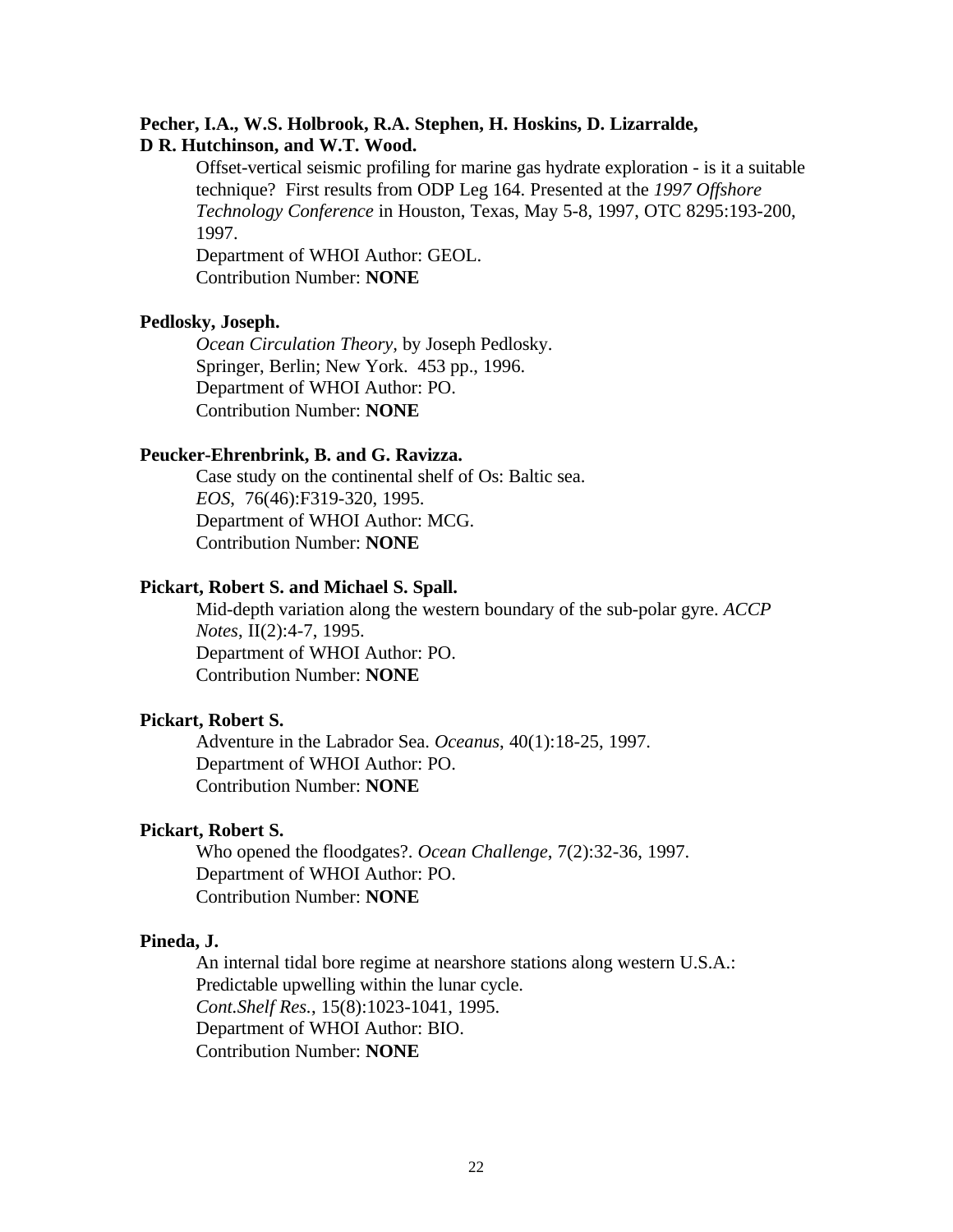### **Pockalny, Robert A., Paul J. Fox, Daniel J. Fornari, Ken C. Macdonald, and Michael R. Perfit.**

Tectonic reconstruction of the Clipperton and Siqueiros Fracture Zones: Evidence and consequences of plate motion change for the last 3 Myr. *J.Geophys.Res.*, 102(B2):3167-3181, 1997. Department of WHOI Author: GEOL. Contribution Number: **NONE**

### **Polglase, R.B., J. Acosta, M. Pardo de Donlebum, A. Munoz, P. Herranz, C. Palomo, J.L. Sanz, and E. Uchupi.**

Compared morphology of a seamount in the Balearic Sea, single beam vs multibeam bathymetric systems. *Geogaceta*, 20(2):351-354, 1996. Department of WHOI Author: GEOL. Contribution Number: **NONE**

#### **Polzin, K.L., N.S. Oakey, J.M. Toole, and R.W. Schmitt.**

Fine- and microstructure characteristics across the northwest Atlantic subtropical front. *J.Geophys.Res.*, 101(C6):1411-14121, 1996. Department of WHOI Author: PO. Contribution Number: **NONE**

### **Polzin, K.L.**

Statistics of the Richardson Number: Mixing models and finestructure. *J.Phys.Oceanogr.*, 26(8):1409-1425, 1996. Department of WHOI Author: PO. Contribution Number: **NONE**

### **Preisig, J. and D. Brady.**

Adaptive equalization for underwater wireless communications. *1996 IEEE Int.Conf.on Acoustics, Speech, and Signal Conference Proceedings*, 2:1077-1080, 1996. Department of WHOI Author: AOPE. Contribution Number: **NONE**

#### **Preisig, J.C.**

Copositivity and the minimization of quadratic functions with nonnegativity and quadratic equality constraints. *SIAM J.Control and Opt.*, 34(4):1135-50, 1996. Department of WHOI Author: AOPE. Contribution Number: **NONE**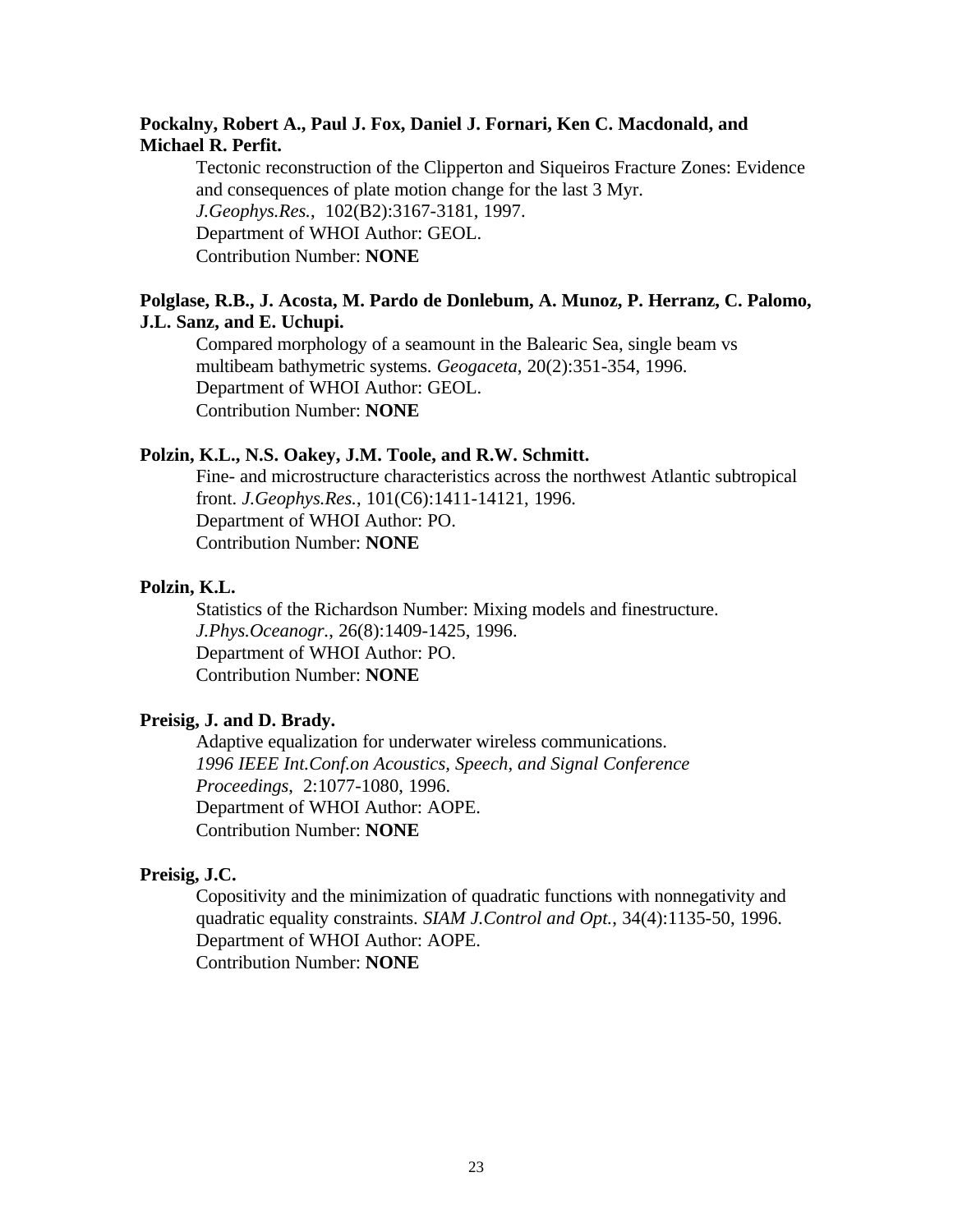#### **Purcell, Michael, Tom Austin, Roger Stokey, Chris von Alt, and Ken Prada.**

A vertical profiling system for making oceanographic measurements in coastal waters. *Oceans '97*, 1:219-224, 1997. Contracts: NSF OCE93-14823. Department of WHOI Author: AOPE. Contribution Number: **9512**

### **Ravizza G. and D. Pyle.**

PGE and Os isotopic analyses of single sample aliquots with NiS fire assay preconcentration. *Chem.Geol.*, 141:251-268, 1997. Department of WHOI Author: GEOL. Contribution Number: **NONE**

### **Raymo, M.E., D.W. Oppo, and W. Curry.**

The mid-Pleistocene climate transition: A deep sea carbon isotopic perspective. *Paleoceanography*, 12(4):546-559, 1997. Department of WHOI Author: GEOL. Contribution Number: **NONE**

### **Reimers, Clare E., Kathleen C. Ruttenberg, Donald E. Canfield, Matthew B. Christiansen, and Jonathan B. Martin.**

Porewater pH and authigenic phases formed in the uppermost sediments of the Santa Barbara Basin. *Geochim.cosmochim.Acta*, 60(21):4037-4056, 1996. Department of WHOI Author: MCG. Contribution Number: **NONE**

### **Richardson, Philip L.**

Historical shipdrift windage. *Deep-Sea Res.*, 44(11):1877-1903, 1997. Contracts: NSF OCE91-14656 Department of WHOI Author: PO. Contribution Number: **9081**

### **Ross, David A.**

Foreword. *Oceanography: contemporary readings in ocean sciences.* G. Pires, ed. Oxford University Press, New York, :ix-x, 1996. Department of WHOI Author: GEOL. Contribution Number: **NONE**

#### **Ruttenberg, K. C. and M.A. Goni.**

Depth trends in phosphorus and C:N:P ratios of organic matter in Amazon fan sediments: Indices of burial history and organic matter source. *Proc.Ocean Drill.Prog.Sci. Res.*, 155:505-516, 1997. Contracts: NSF USSP 26090400, NSF EAR 80658500. Department of WHOI Author: MCG. Contribution Number: **9143**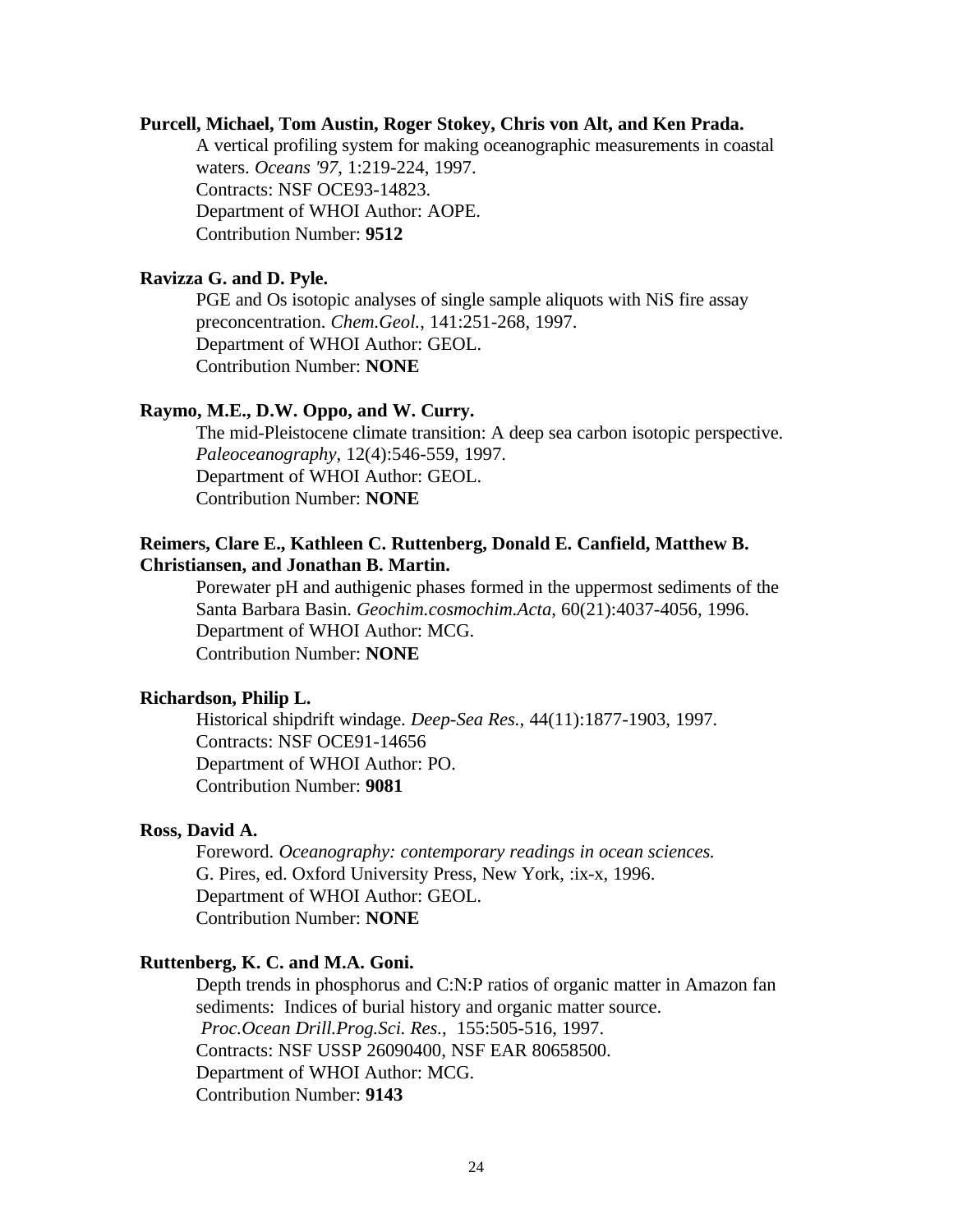### **Sakata, S., J.M. Hayes, Andrew R. McTagggart, Ronald A. Evans, Kristen J. Leckrone, and Robert K. Togasaki.**

Carbon isotopic fractionation associated with lipid biosynthesis by acyanobacterium: Relevance for interpretation of biomarker records. *Geochim.Cosmochim.Acta*, 61(24):5379-5389, 1997. Department of WHOI Author: GEOL. Contribution Number: **NONE**

#### **Schmitt, Raymond W., Ellyn T. Montgomery, and John M. Toole.**

A free vehicle explores deep-sea mixing. *Oceanus*, 38(1):21-25, 1995. Department of WHOI Author: PO. Contribution Number: **NONE**

#### **Schmitt, Raymond W.**

If rain falls on the ocean - does it make a sound?. *Oceanus*, 39(2):4-8, 1996. Department of WHOI Author: PO. Contribution Number: **NONE**

#### **Schneider, David A., Jan Backman, William B. Curry, and G. Possnert.**

Paleomagnetic constraints on sedimentation rates in the eastern Arctic Ocean. *Quat.Res.*, 46(1):62-71, 1996. Department of WHOI Author: GEOL. Contribution Number: **NONE**

### **Schneider, R.J., K.F. von Reden, J.S.C. Wills, W.T. Diamond, R. Lewis, G. Savard, and H. Schmeing.**

Hold-up and memory effect for carbon in a compact microwave ion source. *Nuc.Instrum.&Methods Phys.Res.*, 123(1-4):546-549, 1997. Department of WHOI Author: GEOL. Contribution Number: **NONE**

### **Serra, Y.L., D.P. Rogers, D.E. Hagan,C.A. Friehe, R.L. Grossman, R.A. Weller, and S. Anderson.**

Atmospheric boundary layer over the central western equatorial Pacaific Ocean observed during COARE and CEPEX. *J.Geophys.Res.*, 102(C10):23217-23237, 1997. Department of WHOI Author: PO. Contribution Number: **NONE**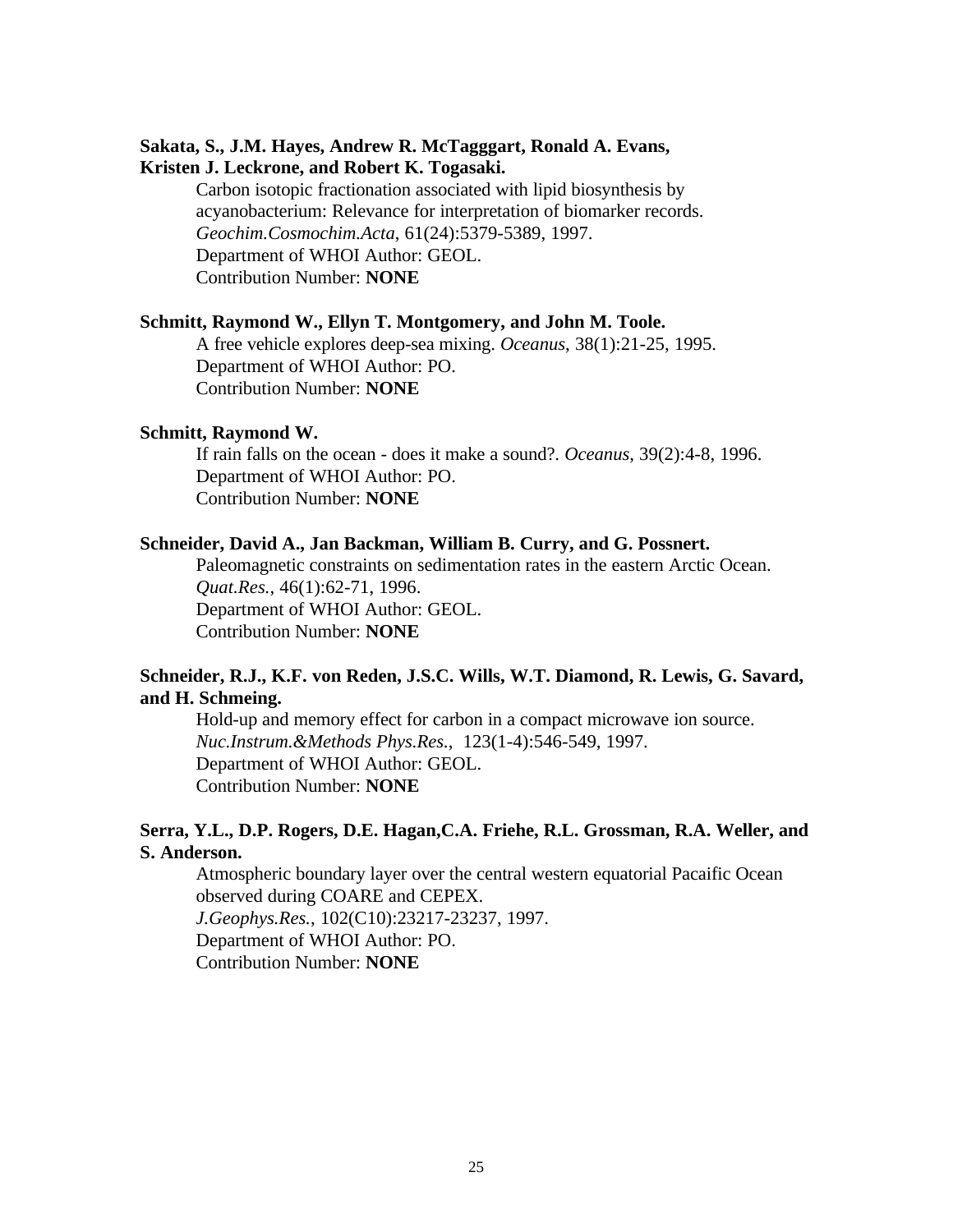### **Sherman, Kenneth, John Green, Andrew Solow, Steven A. Murawski, Joseph Kane, Jack Jossi, and Wallace Smith.**

Zooplankton prey field variability during collapse and recovery of pelagic fish in the northeast shelf ecosystem. In*: The Northeast Shelf Ecosystem: Assessment, Sustainabiity, and Management.* Kenneth Sherman, Norbert A. Jaworski, and Theodore J. Smayda, eds. Blackwell Science, Inc., Cambridge, MA, :217-236, 1996. Department of WHOI Author: MPC. Contribution Number: **NONE**

#### **Shimizu, N., N.P. Pokhilenko, F.R. Boyd, and D.G. Pearson.**

Geochemical characteristics of mantle xenoliths from the Udachnaya kimberlite pipe. *Geol.Geofiz.*, 38(1):205-217, 1997. Department of WHOI Author: GEOL. Contribution Number: **NONE**

#### **Shimizu, N.**

An introduction to quantitative chemical analysis for earth,environmental, and material scientists. In: *Modern analytical geochemistry.* Robin Gill, ed. Longman, London, :124-131, 1997. Department of WHOI Author: GEOL. Contribution Number: **NONE**

### **Sims, K.W.W. and D.J. DePaolo**

Inferences about mantle magma sources from impatible element concentration ratios in oceanic basalts. *Geochim.Cosmochim.Acta*, 61(4):765-784, 1997. Department of WHOI Author: GEOL. Contribution Number: **NONE**

#### **Singh, Hanumant, Martin Bowen, Framz Hover, Phillip LeBas, and Dana Yoerger.**

Intelligent docking for an autonomous ocean sampling network. *Oceans '97*, 2:1126-1131, 1997. Contracts: ONR N00014-95-1-1316 (sponsored through MIT). Department of WHOI Author: AOPE. Contribution Number: **9525**

### **Smith, Deborah K., Susan E. Humphris, Maurice E. Tivey, and Joe R. Cann.**

Viewing the morphology of the Mid-Atlantic Ridge from a new perspective. *EOS*, 78(26):265, 269, 1997. Department of WHOI Author: GEOL. Contribution Number: **NONE**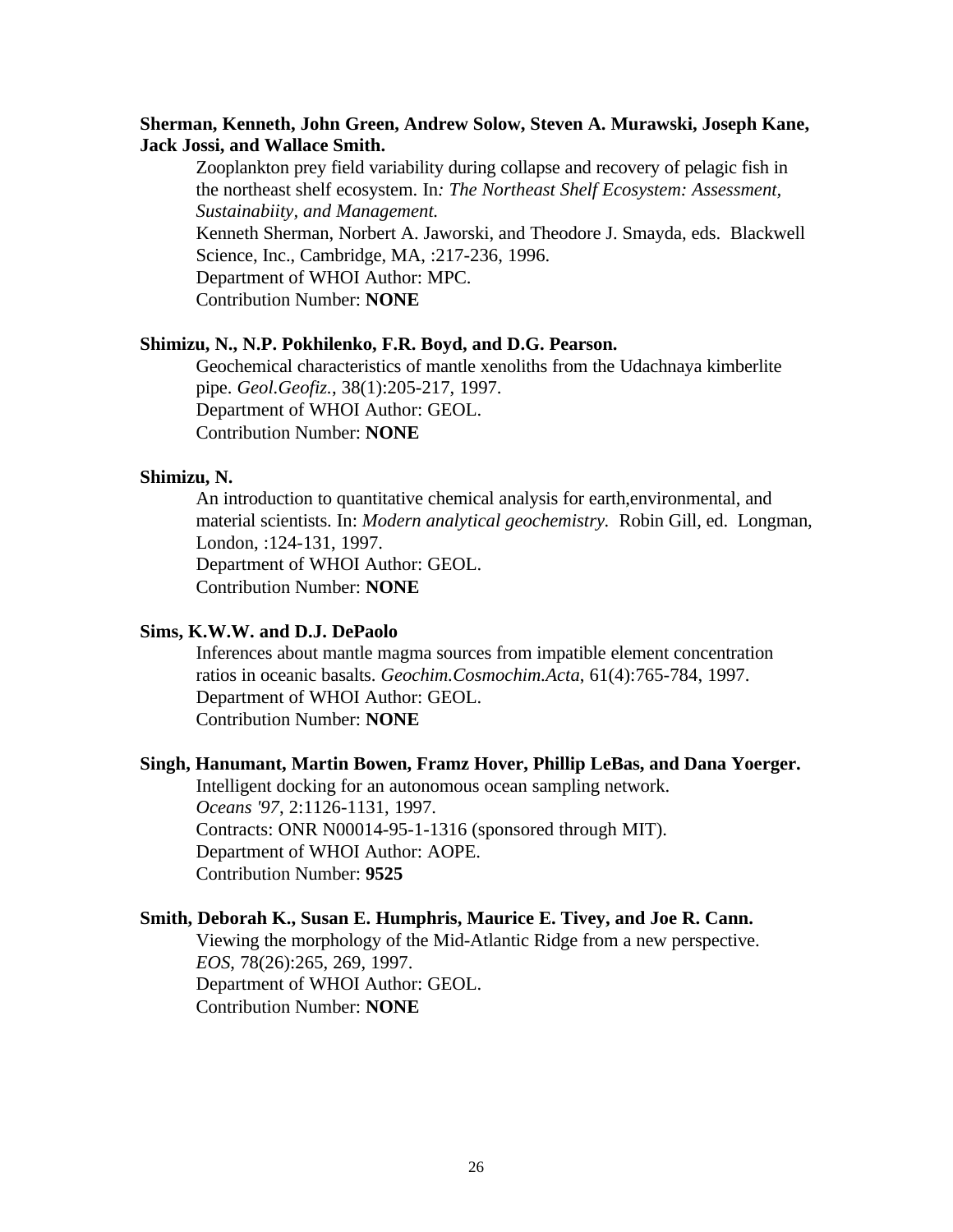#### **Smolowitz, Roxanna, Dale Leavitt, and Frank Perkins.**

Observations of a protistan disease similar to QPX in *Mercenaria mercenaria* (hard clams) from the coast of Massachusetts. *J.Invertebr.Pathol.*, 71:9-25, 1998. Department of WHOI Author: BIO. Contribution Number: **NONE**

### **Snow, Edward R. and Dana R. Yoerger.**

Devising a misalignment tolerant subsea grasping system. *Oceans '97*, 2:1222-1229, 1997. Contracts: ONR N00014-90-J-1912. Department of WHOI Author: AOPE. Contribution Number: **9513**

#### **Spencer, S., D.K. Smith, J.R. Cann, J. Lin, and E. McAllister.**

Structure and stability on non-trasform discontinuities on the MidAtlantic Ridge between 24<sup>°</sup> and 30<sup>°</sup>N. *Mar.Geophys.Res.*, 19:339-362, 1997. Department of WHOI Author: GEOL. Contribution Number: **NONE**

#### **Steele, John H.**

Climate change and community structure. In*: Proceedings of the Symposium: Climate Change and Northern Fish Populations. October 19-24, 1992.* R.J. Beamish, ed. Canadian Special Publication of Fisheries and Aquatic Sciences. 739 pp., :121, 1995. Department of WHOI Author: MPC. Contribution Number: **NONE**

#### **Stegeman, John J., Roxana M. Smolowitz, Brice R. Woodin, and Joseph Sullivan.**

Extensive induction of cytochrome P4501A in extrahepatic organs including lens epithelium and pineal of larval pink salmon (*Oncorhynchus gorbuscha*) exposed directly to crude oil. *Mar.Environ.Res.*, 39:341-380, 1995. Department of WHOI Author: BIO. Contribution Number: **NONE**

### **Stegeman, John J., Marjorie F. Oleksiak, Bruce R. Woodin, Hanuman Singh, Malin Celander, Nicholas H. Vrolijk, and Nancy M. Targett.**

Cytochromes P450 (CYP) in tropical fishes: Catalytic activities, expression of multiple CYP proteins and high levels of hepatic microsomal P450 in liver of fishes from Bermuda.

*Comp.Biochem.Physiol.-C: Comp. Pharm.Toxicol.*, 116(1):61-75, 1997. Contracts: NSF OCE80-18569, NSF OCE83-10505, NSF OCE93-14531, NSF OCE92-12979, USPHS ES-04220 - Bermuda Biological Station, Swedish Council for Forestry and Agricultural Res. Department of WHOI Author: BIO. Contribution Number: **9025**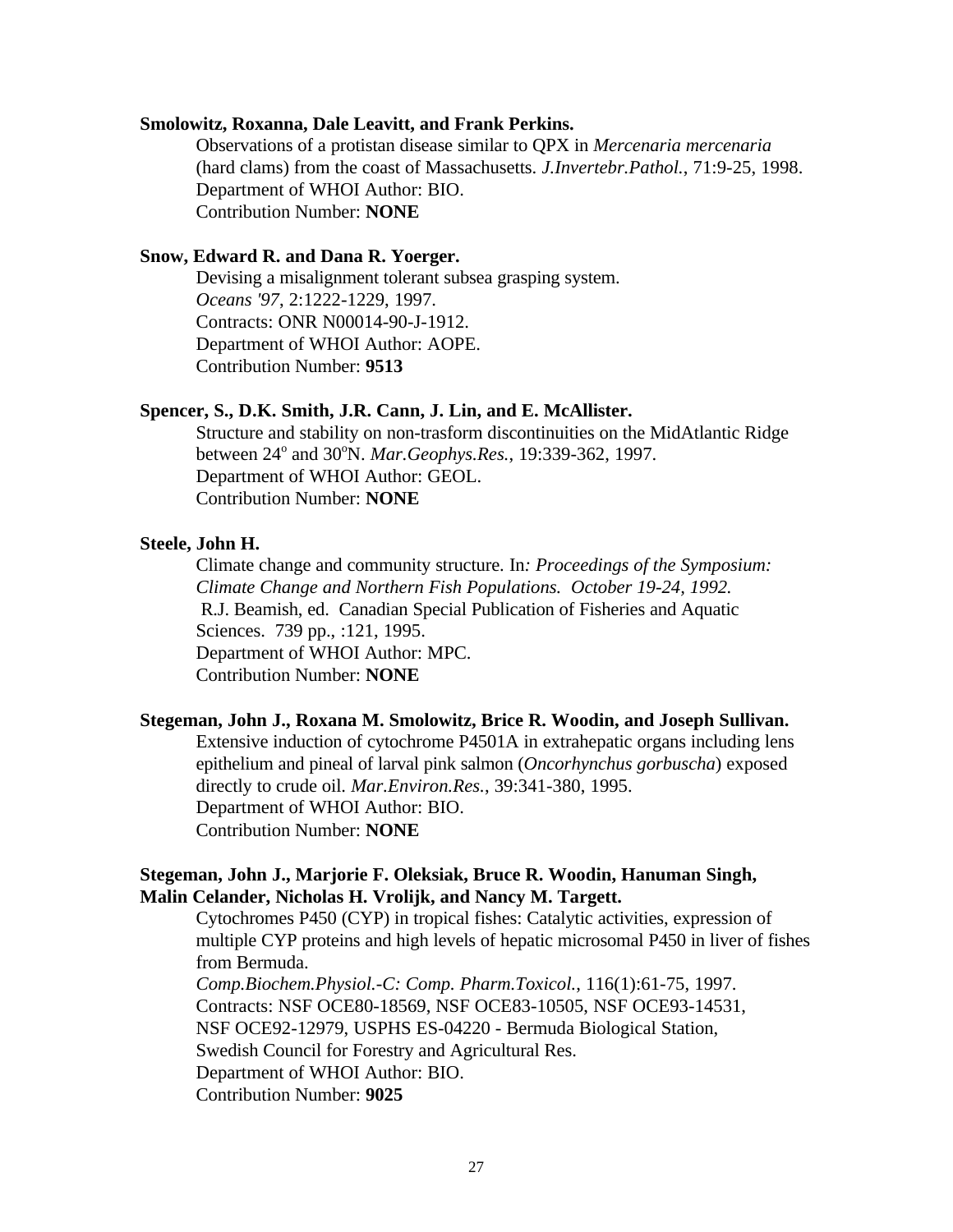#### **Steininger, F., W.A. Berggren, D.V. Kent, R.L. Bernor, S. Sen, and J. Agusti.**

Circum-Mediterranean Neogene (Miocene and Pliocene) marine-continental chronologic correlations of European mammal units. In: *The evolution of western Eurasian Neogene mammal faunas.* Raymond L. Bernor, Volder Fahlbush, and Hans-Walter Mittmann, eds. Columbia University Press, New York, :7-46, 1996. Department of WHOI Author: GEOL.

Contribution Number: **NONE**

#### **Stephen, Ralph A.**

Seabass and seismoacoustic noise below the seafloor. *Deep sea research in subduction zones, spreading centers and backarc basins.* K. Fujioka, J. Hashimoto, R. Von Herzen and T. Yamamoto, eds. Based on the International Symposium, Dec. 10-11, 1996, Tokyo. *JAMSTEC J. Deep Sea Res. Spec. Vol., 247 pp.*, :131-140, 1997. Department of WHOI Author: GEOL. Contribution Number: **NONE**

#### **Stephen, Ralph A.**

Time domain finite difference methods for range dependent Biot media. In*: High frequency acoustics in shallow water.* SACLANTCEN Conference Proceedings Series. Nicholas G. Pace, ed. NATO SACLANT Undersea Research Centre, La Spezia, Italy, CP45:501-508, 1997. Department of WHOI Author: GEOL. Contribution Number: **NONE**

**Stokey, Roger, Michael Purcell, Ned Forrester, Thomas Austin, Rob Goldsborough,**

#### **Ben Allen, and Christopher von Alt.**

A docking system for REMUS, an autonomous underwater vehicle. *Oceans '97*, 2:1132, 1997. Contracts: ONR N00014-96-1-5021, Rutgers University Sub-contract 743.06, OCE93-14823. Department of WHOI Author: AOPE. Contribution Number: **9511**

#### **Stramska, M. and D. Frye.**

Dependence of apparent optical properties on solar altitude: Experimental results based on mooring data collected in the Sargasso Sea. *J.Geophys.Res.*, 102(C7):15679-15691, 1997. Department of WHOI Author: AOPE. Contribution Number: **NONE**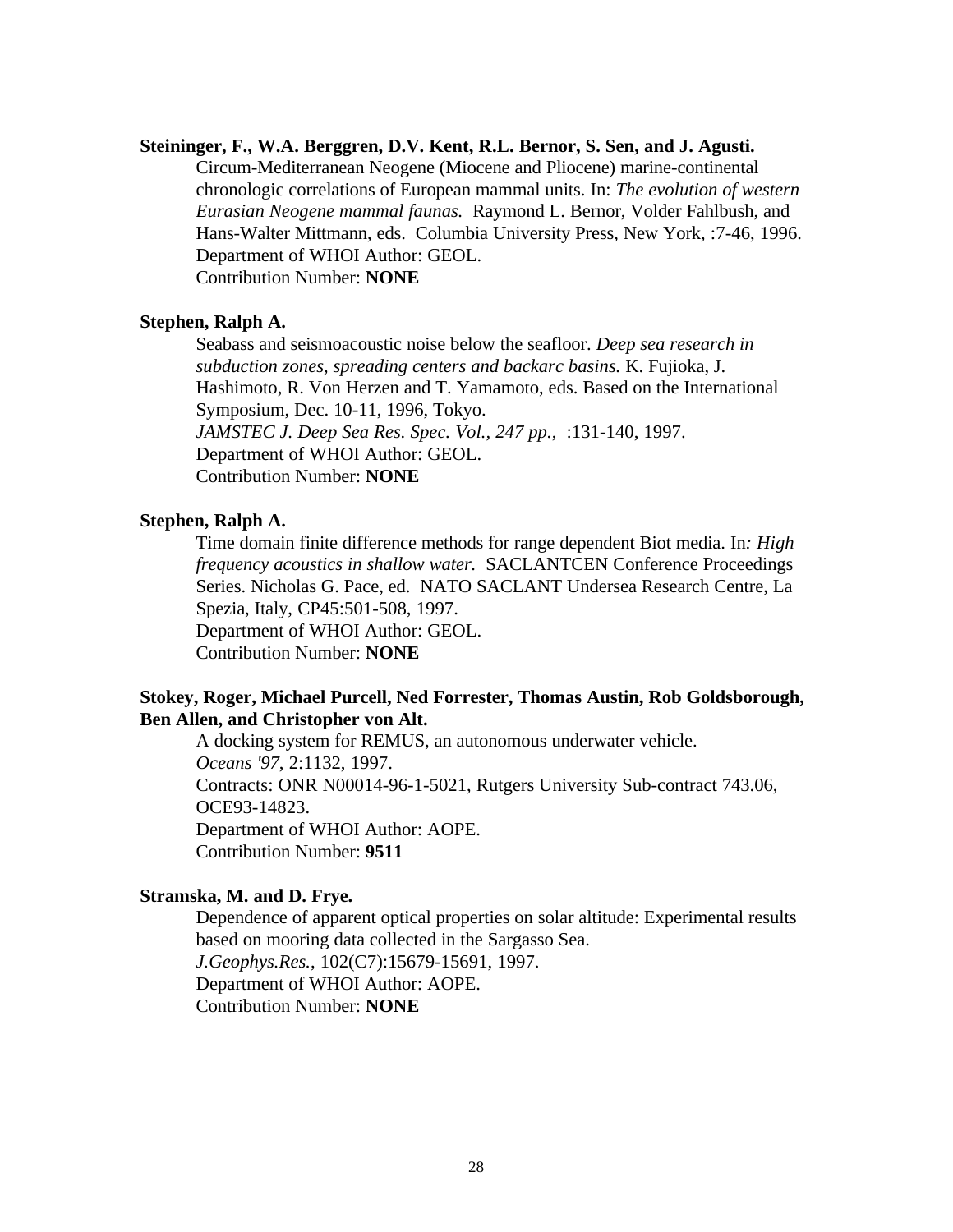#### **Sun, Haili, Eric Kunze, and A.J. Williams, III.**

Vertical heat-flux measurements from a neutrally buoyant float. *J.Phys.Oceanogr.*, 26(6):984-1001, 1996. Department of WHOI Author: AOPE. Contribution Number: **NONE**

### **Takazawa, E., F. Frey, N. Shimizu, and M. Obata.**

Evolution of the Horoman Peridotite (Hokkaido, Japan): Implications from pyroxene compositions. *Chem.Geol.*, 134:3-26, 1996. Department of WHOI Author: GEOL. Contribution Number: **NONE**

#### **Terray, Eugene, R. Lee Gordon,and Blair Brumley.**

Measuring wave height and direction using upward-looking ADCPs. *Oceans '97*, 1:287-290, 1997. Department of WHOI Author: AOPE. Contribution Number: **NONE**

#### **Thwaites, F. T. and A.J. Williams, III.**

New current meter development. *Sea Technol.*, 38(4):108-112, 1997. Contracts: NSF OCE-9514357. Department of WHOI Author: AOPE. Contribution Number: **9403**

#### **Thwaites, F. T. and A.J. Williams, III.**

Use of tow tanks to study sensitive current meters. *Oceans '97*, 2:1089-1093, 1997. Contracts: NSF OCE-9314357. Department of WHOI Author: AOPE. Contribution Number: **9502**

### **Tivey, M.A., A. Bradley, D. Yoerger, R. Catanach, A. Duester, S. Liberatore, and H. Singh.**

Autonomous underwater vehicle maps seafloor. *EOS*, 78(22):229-230, 1997. Department of WHOI Author: GEOL., AOPE. Contribution Number: **NONE**

### **Tivey, M.A., A. Bradley, D. Yoerger, R. Catanach, A. Duester, S. Liberatore, and H. Singh.**

Autonomous underwater vehicle maps seafloor. *Earth in Space*, 10:10-14, 1997. Department of WHOI Author: AOPE. Contribution Number: **NONE**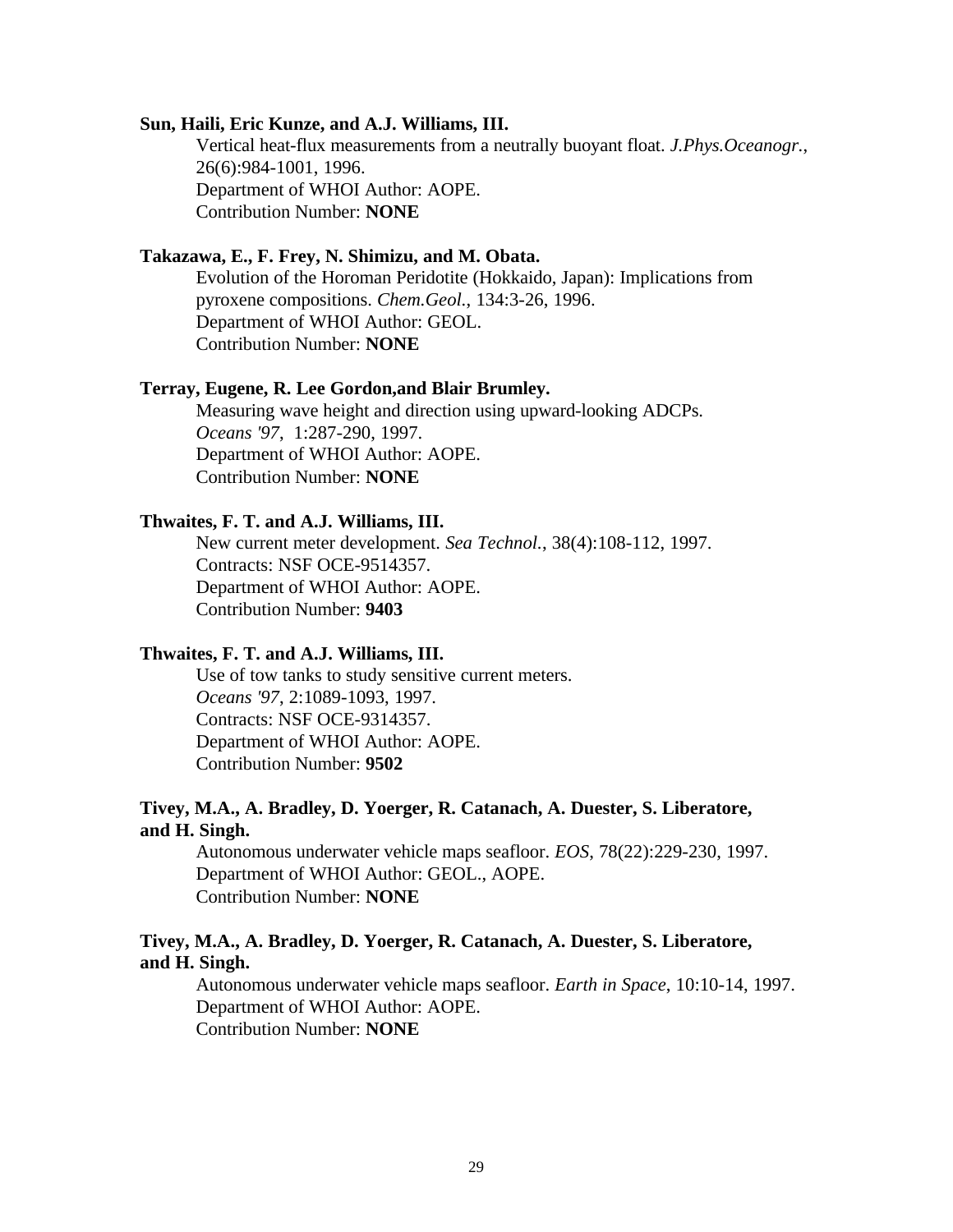### **Tivey, Margaret Kingston, Susan E. Humphris, Geoffrey Thompson, Mark D. Hanningan, and Peter A. Rona.**

Deducing patterns of fluid flow and mixing within the TAG active hydrothermal mound using mineralogical and geochemical data. *J.Geophys.Res.*, 100(B7):12527-12555, 1995. Department of WHOI Author: MCG., GEOL. Contribution Number: **NONE**

### **Tivey, Maurice A.**

High resolution magnetic studies of the magnetization of oceanic crust. *Deep sea research in subduction zones, spreading centers and backarc basins.* K. Fujioka, J. Hashimoto, R. Von Herzen and T. Yamamoto, eds. Based on the International Symposium, Dec. 10-11, 1996, Tokyo*. JAMSTEC J. Deep Sea Res. Spec. Vol.,* :55-60, 1997. Department of WHOI Author: GEOL. Contribution Number: **NONE**

### **Toole, J.M., R.W. Schmitt, K.L. Polzin, and E. Kunze.**

Fine- and microstructure evidence of boundary mixing above the flanks of a midlatitude seamount. *J.Geophys.Res.*, 102(C1):947-959, 1997. Department of WHOI Author: PO. Contribution Number: **NONE**

#### **Torkelson, Thomas C., Thomas C. Austin, and Peter H. Wiebe.**

A multifrequency system for fisheries and plankton assessment. *Proceedings of the127th Annual Meeting of the American Fisheries Society, Monterey, CA, August 24-28, 1997*, :90-91, 1997. Department of WHOI Author: AOPE. Contribution Number: **NONE**

#### **Trask, Richard.**

Maintaining moored array capabilities. *Sea Technol.*, 37(8):133, 1996. Department of WHOI Author: PO. Contribution Number: **NONE**

#### **Vandemark, Douglas, James B. Edson, and Bertrand Chapron.**

Altimeter estimation of sea surface wind stress for light to moderate winds. *J.Atmos.Oceanic Technol.*, 14(3/2):716-722, 1997. Department of WHOI Author: AOPE, Contribution Number: **NONE**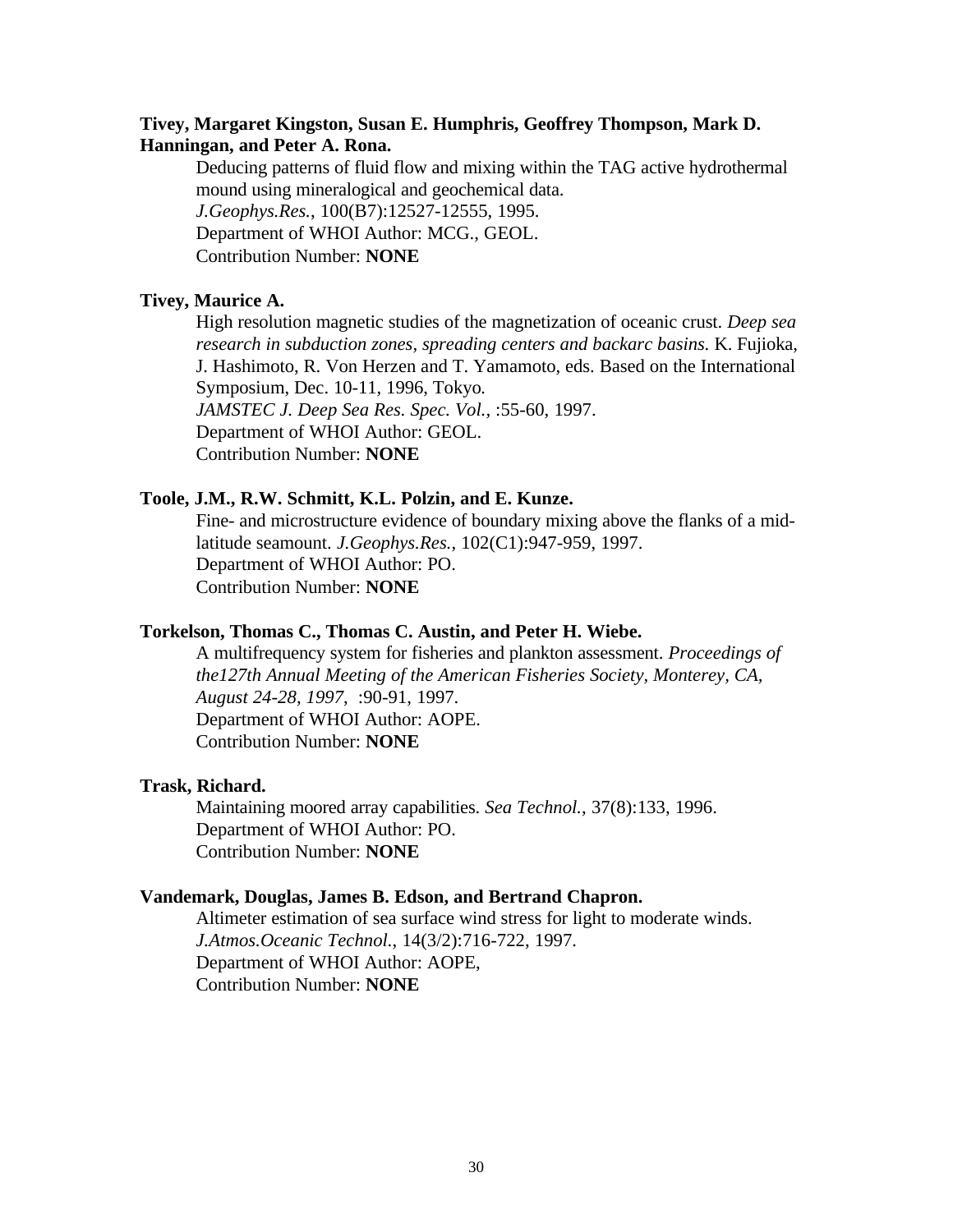### **von Alt, Christopher, Michael P. De Luca, Scott M. Glenn, J. Frederick Grassle, and Dale B. Haidvogel.**

LEO-15: Monitoring and managing coastal resources. *Sea Technol.*, 38(8):10-13, 15-16, 1997. Department of WHOI Author: AOPE., PO. Contribution Number: **NONE**

### **Von Damm, K.L., L.G. Buttermore, S.E. Oosting, A.M. Bray, D. Fornari, M.D. Lilley, and W.C. Shanks, III.**

Direct observations of the evolution of a seafloor 'black smoker' from vapor to brine. *Earth Planet.Sci.Lett.*, 149:101-111, 1997. Department of WHOI Author: GEOL. Contribution Number: **NONE**

#### **Von Herzen, R.P.**

The TAG hydrothermal site: Implications of some recent investigations for marine hydrothermal systems. In*: Deep sea research in subduction zones, spreading centers and backarc basins.* K. Fujioka, J. Hashimoto, R. Von Herzen and T. Yamamoto, eds. Based on the International Symposium, Dec. 10-11, 1996, Tokyo. *JAMSTEC J. Deep Sea Res. Spec. Vol.,* :49-54, 1997. Department of WHOI Author: GEOL. Contribution Number: **NONE**

#### **Walden, B.**

Submersibles. In*: Encyclopedia of Underwater and Maritime Archaeology.* James P. Delgado, ed., British Museum Press, London, :409-411, 1997. Department of WHOI Author: AOPE. Contribution Number: **NONE**

### **Weinberg, J.R., D.F. Leavitt, B.A. Lancaster, and J.M. Capuzzo.**

Experimental field studies with *Mya arenaria* (Bivalvia) on the induction and effect of hematopoietic neoplasia. *J.Invertebr.Pathol.*, 69(2):183-194, 1997. Department of WHOI Author: BIO. Contribution Number: **NONE**

### **Wheatcroft, R.A., C.K. Sommerfield, D.E. Drake, J.C. Borgeld, and C.A. Nittrouer.**

Rapid and widespread dispersal of flood sediment on the northern California margin. *Geology*, 25(2):163-166, 1997. Department of WHOI Author: AOPE.

Contribution Number: **NONE**

#### **White, David S., Brian L. Howes, and David G. Aubrey.**

Safe Harbor in the Creeks. *Nantucket Magazine*, 9(3):13-20, 1997. Department of WHOI Author: BIO., GEOL. Contribution Number: **NONE**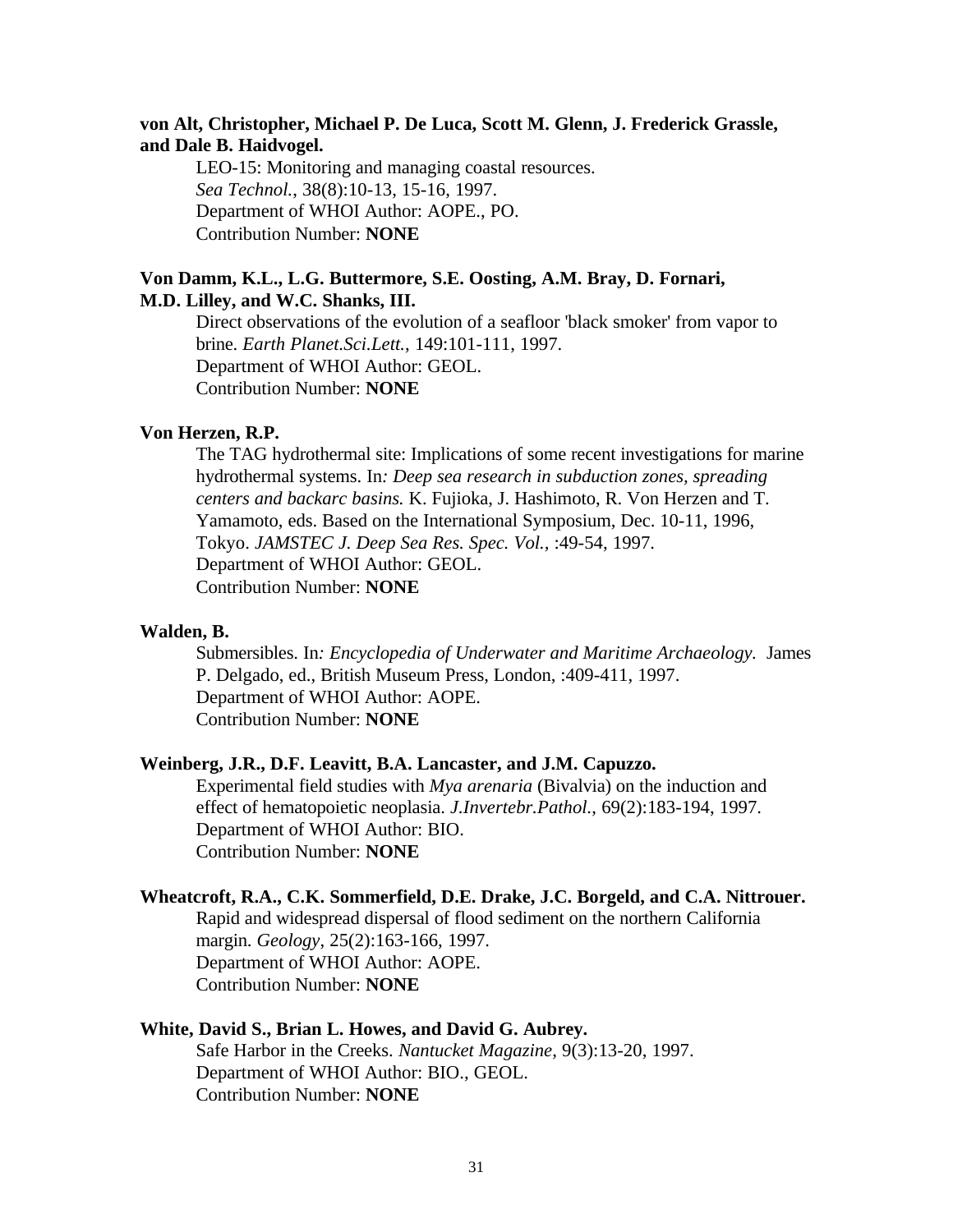#### **White, S.N., J.W. Bailey, C.L. Van Dover,and A.D. Chave.**

Measurements of light at hydrothermal vents. *RIDGE Events*, 7(2):10-12, 1996. Department of WHOI Author: GEOL. Contribution Number: **NONE**

### **Whitehead, J.A.**

Critical control by topography - deep passages, straits, and shelf fronts. In: *Topographic effects in the ocean.* Peter Muller and Diane Henderson, eds. Proceedings 'Aha Huliko'a Hawaiian Winter Workshop, Univeristy of Hawaii at Manoa, January 17-20, 1995. Hawaii Institute of Geophysics Special Publication, :141-156, 1995. Department of WHOI Author: PO.

Contribution Number: **NONE**

### **Wilcock, W. S. D., Douglas R. Toomey, G.M. Purdy, and Sean C. Solomon.**

The renavigation of Sea Beam bathymetric data between  $9^{\circ}$ N and  $10^{\circ}$ N on the East Pacific Rise. *Mar.Geophys.Res.*, 15:1-12, 1993. Contracts: NSF OCE86-15797, NSF OCE90-00458. Department of WHOI Author: GEOL. Contribution Number: **7694**

### **Williams, III, Albert J., Donald B. Peters, Allan G. Gordon, and John H. Trowbridge.**

SuperBASS tripod for benthic turbulence measurement. *Oceans '97*, 1:524-527, 1997. Contracts: ONR N00014-95-1-0373. Department of WHOI Author: AOPE. Contribution Number: **9496**

#### **Williams, III, Albert J.**

Historical overview: Current measurement technolgies. *Sea Technol.*, 38(6):63-69, 1997. Department of WHOI Author: AOPE Contribution Number: **NONE**

# **Wolfe, C.J. and P.G. Silver.**

Seismic anisotropy ofo ceanic upper mantle: Shear wavesplitting methodologies and observations. *J.Geophys.Res*, 103(2):2791, 1998. Department of WHOI Author: GEOL. Contribution Number: **NONE**